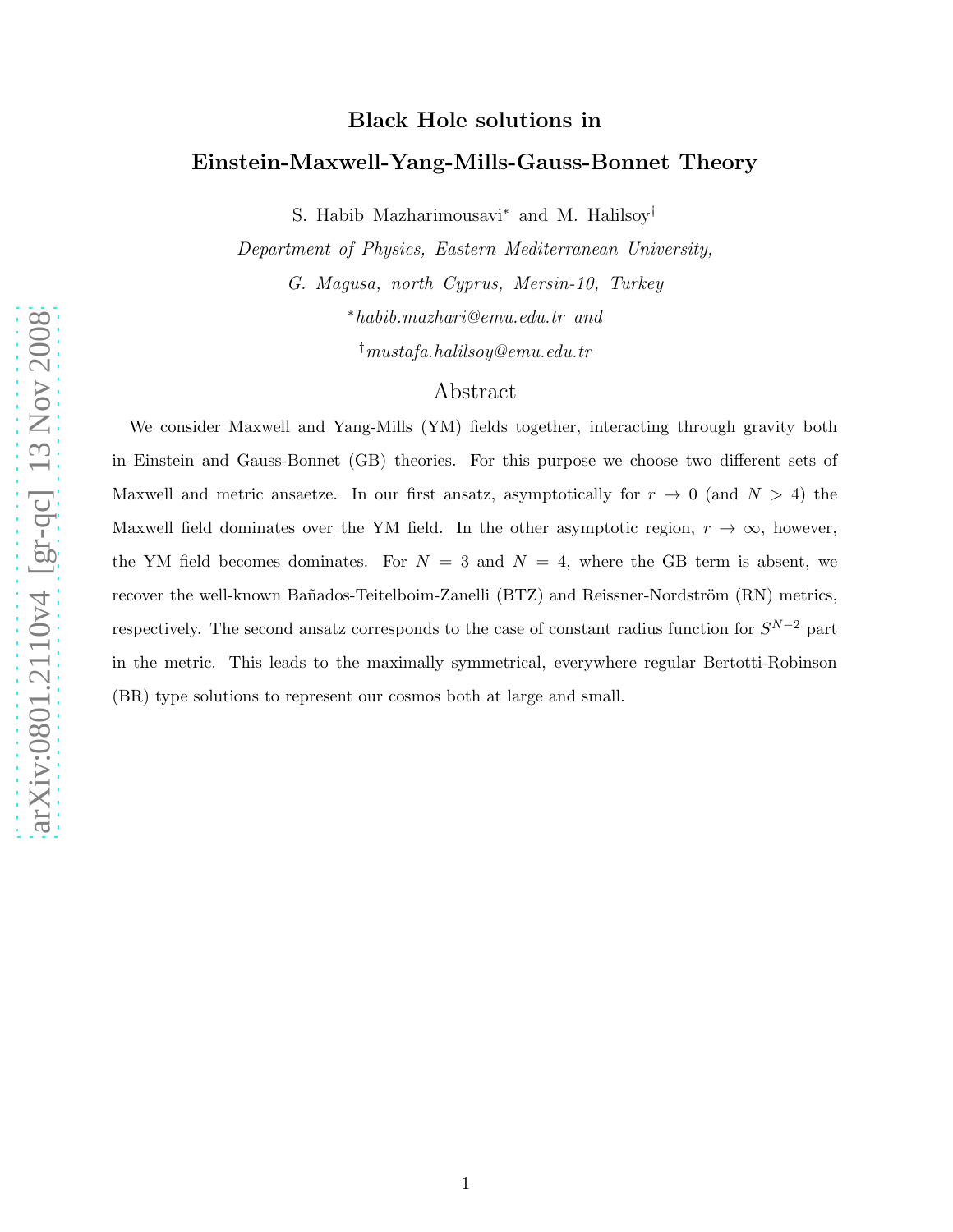## I. INTRODUCTION

We introduce Maxwell field alongside with Yang-Mills (YM) field in general relativity and present spherically symmetric black hole solutions in any higher dimensions. These two gauge fields, one Abelian the other non-Abelian, are coupled through gravity and to our knowledge they have not been considered together in a common geometry so far. Being linear, a multitude of Maxwellian fields can be superimposed at equal ease, but for the YM field there is no such freedom. Our treatment of YM field in this paper like Maxwell field is completely classical (i.e. non-quantum). From physics standpoint, electromagnetism has long range effects and dominates outside the nuclei of natural matter. YM field on the other hand is confined to act inside nuclei, however, the existence of exotic and highly dense matter in our universe encourages us to use YM field in a broader sense. To obtain exact solutions the Maxwell field is chosen pure electric while the YM field is pure magnetic. Historically, starting with the Reissner-Nordström (RN) metric, its higher dimensional extensions known as the Einstein-Maxwell (EM) black holes are well-known by now. Einstein-Yang-Mills (EYM) black holes in higher dimensions have also attracted interest in more recent works [\[1](#page-18-0), [2](#page-18-1), [3\]](#page-19-0). In this paper we combine these two foregoing black holes (i.e. EM and EYM) under the common title of EMYM black holes. Further, we add to it the Gauss-Bonnet (GB) term overall which we phrase as the EMYMGB black holes[\[17\]](#page-19-1)(and the references therein). Such black holes will be characterized by mass  $(M)$ , Maxwell charge  $(q)$ , YM charge (Q), GB parameter  $\alpha$  and cosmological constant ( $\Lambda$ ). For a broad class of black hole solutions we investigate the thermodynamics and other properties as manifestations of these physical parameters. All these parameters naturally have imprints an planetary motion, gravitational lensing, ripping apart of stars and ultimately on the accurate picture of our cosmos. It is remarkable that exact solutions to such a highly non-linear theory can be found for two different Maxwell and metric ansaetze. Before adding the GB term we find the EMYM solutions in which the relative contributions from the Maxwell /YM charges can be compared. It is shown that for  $r \to 0$  Maxwell term dominates over the YM term which is reminiscent of asymptotic freedom from the YM charge. There is no need to remind that the latter is a quantum effect while our treatment is entirely classical here. For  $r \to \infty$  the YM term becomes dominant. Although this may sound contradictory to the short rangeness of the YM field we may attribute this to the decisive role played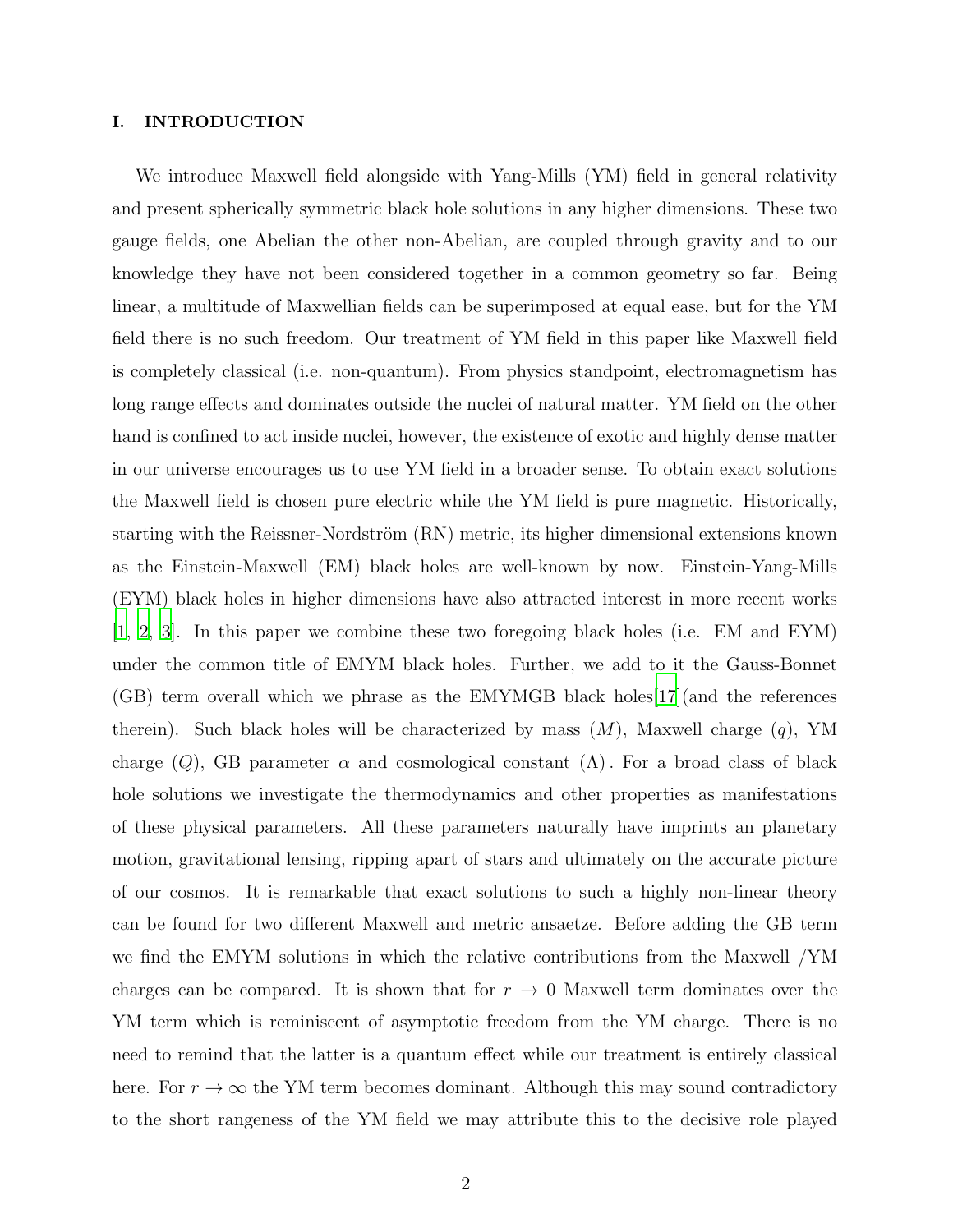by the higher dimensionality of spacetime. Such behaviors, we speculate, have relevance in connection with the mini (super-massive) black holes as well as asymptotically (anti)-de Sitter space times. The solutions for  $N > 5$  turn out to be distinct from the lower (i.e.,  $N = 3, 4$ ) dimensional cases. We show that in the latter cases of  $N = 3$  and  $N = 4$  the role of a YM charge is similar to the Maxwell charge as far as the space time metric is concerned. Namely, one is still the BTZ, while the other is the RN metric. It is found that for  $N = 3$  and  $N = 5$  the metric function contains a logaritmic term while in the other cases we have inverse power low dependence on  $r$ . The unprecedented logarithmic potential lead to entirely different Keplerian orbits. Since black holes are scale invariant objects, i. e., they occur both at micro/ macro scales as mini/ supermassive black holes, the orbits revealed in one scale is valid in all scales. To show this we investigate the Newtonian approximation (for  $N = 5$ ) as projected into the polar plane which reveals the role of the YM charge in forming bound states with smaller orbits. Our second ansatz leads, beside the black hole solution, to a Bertotti-Robinson (BR) type metric within the EMYMGB theory. It is known that extremal RN, which is supersymmetric soliton solution to extended supergravity, interpolates between two maximally symmetric spacetime, namely the flat space at infinity and BR at the horizon  $(r = 0)$ . In other words the near horizon geometry of an extremal RN black hole is identified as the BR spacetime. This idea can be extended to higher dimensions as p-branes. The topology of N-dimensional BR type YM field is, as in the EM theory,  $adS_2 \times S^{N-2}$ (i.e., anti de Sitter  $\times (N-2)$  sphere) with a marked difference in their radii. The maximal symmetry of the BR spacetime, without singularity makes it a favorable model to represent our homogenous and isotropic universe in the absence of rotation. For the representative of the rotating BR universe and its cosmological implications in  $N = 4$  we refer elsewhere [19]. The interesting feature here is that the BR parameter consist of all the parameters of the theory, namely,  $M$ ,  $q$ ,  $Q$ ,  $\Lambda$  and  $\alpha$ . In other words, even the topological GB parameter serves to construct a finely- tuned cosmological BR model with maximal symmetry. It was shown

by Gibbons and Townsend [\[1\]](#page-18-0) that extreme self-gravitating Yang-type monopole also yields an  $adS_2 \times S^{2N}$  topological vacuum in the  $(2N + 2)$  dimensional EYM theory. It is our belief that our metrics will be useful both in string/ supergravity theories as well as in cosmology. One immediate conclusion we can draw is that we can generate an "effective cosmological constant  $\Lambda_{eff}$  " to play the same role, in the absence of a real  $\Lambda$ . To feel confident, we verify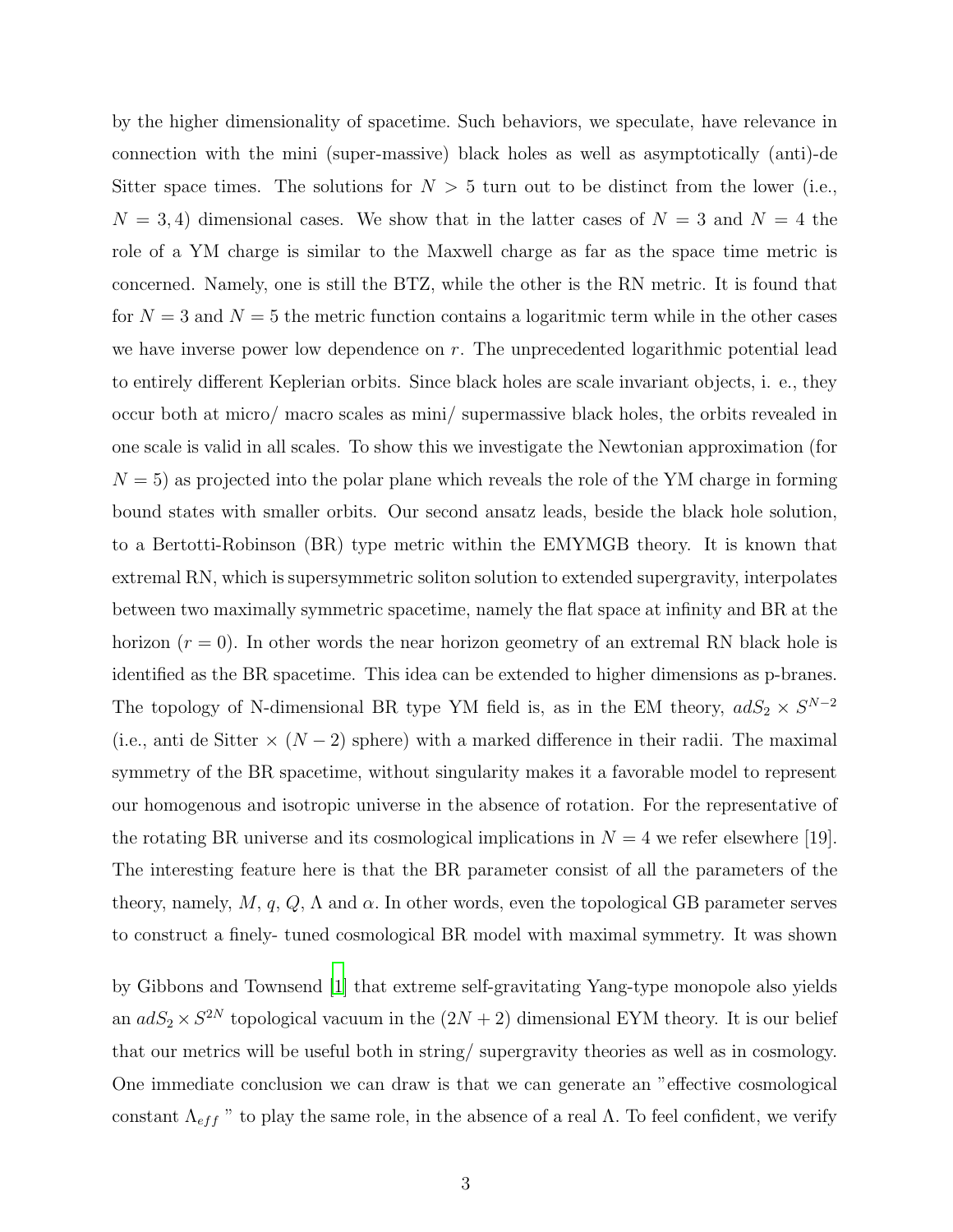also that our physical sources in higher dimensions satisfy all the weak, strong, dominant and causality conditions.

The paper is organized as follows: In Sec. (II) we introduce our action, metric, Maxwell, YM ansatz and the field equations. Sec. *(III)* follows with the solution of the field equations for different dimensionalities. The geometry outside a 5-dimensional black hole with its Newtonian approximation is investigated in Sec.  $(IV)$ . In Sec.  $(V)$  we add the Gauss-Bonnet (GB) term and present the most general solution. Sec.  $(VI)$  deals with a new set of ansatz for the Maxwell field and metric function in which we study the black hole properties and BR classes inherent in them. Energy and causality conditions are discussed in Sec.  $(VII)$ . The paper ends with concluding remarks in Sec.  $(VIII)$ .

#### II. ACTION, FIELD EQUATIONS AND OUR ANSAETZE (RN TYPE)

The action which describes Einstein-Maxwell-Yang-Mills gravity with a cosmological constant in N dimensions reads

$$
I_G = \frac{1}{2} \int_{\mathcal{M}} dx^N \sqrt{-g} \left( R - \frac{(N-1)(N-2)}{3} \Lambda - F_{\mu\nu} F^{\mu\nu} - \mathbf{Tr} \left( F_{\mu\nu}^{(a)} F^{(a)\mu\nu} \right) \right) \tag{1}
$$

where in this context we use the following abbreviation,

$$
\mathbf{Tr}\left(.\right) = \sum_{a=1}^{(N-1)(N-2)/2} (\cdot).
$$
 (2)

Here, R is the Ricci Scalar while the YM and Maxwell fields are defined respectively by

$$
F_{\mu\nu}^{(a)} = \partial_{\mu}A_{\nu}^{(a)} - \partial_{\nu}A_{\mu}^{(a)} + \frac{1}{2\sigma}C_{(b)(c)}^{(a)}A_{\mu}^{(b)}A_{\nu}^{(c)},
$$
\n
$$
F_{\mu\nu} = \partial_{\mu}A_{\nu} - \partial_{\nu}A_{\mu},
$$
\n(3)

in which  $C_{(b)}^{(a)}$  $\binom{(a)}{(b)(c)}$  stands for the structure constants of  $\frac{(N-1)(N-2)}{2}$  parameter Lie group G and  $\sigma$  is a coupling constant.  $A_{\mu}^{(a)}$  are the  $SO(N-1)$ gauge group YM potentials while  $A_{\mu}$ represents the usual Maxwell potential. We note that the internal indices  $\{a, b, c, ...\}$  do not differ whether in covariant or contravariant form. Variation of the action with respect to the space-time metric  $g_{\mu\nu}$  yields the field equations

$$
G_{\mu\nu} + \frac{(N-1)(N-2)}{6} \Lambda g_{\mu\nu} = T_{\mu\nu},\tag{4}
$$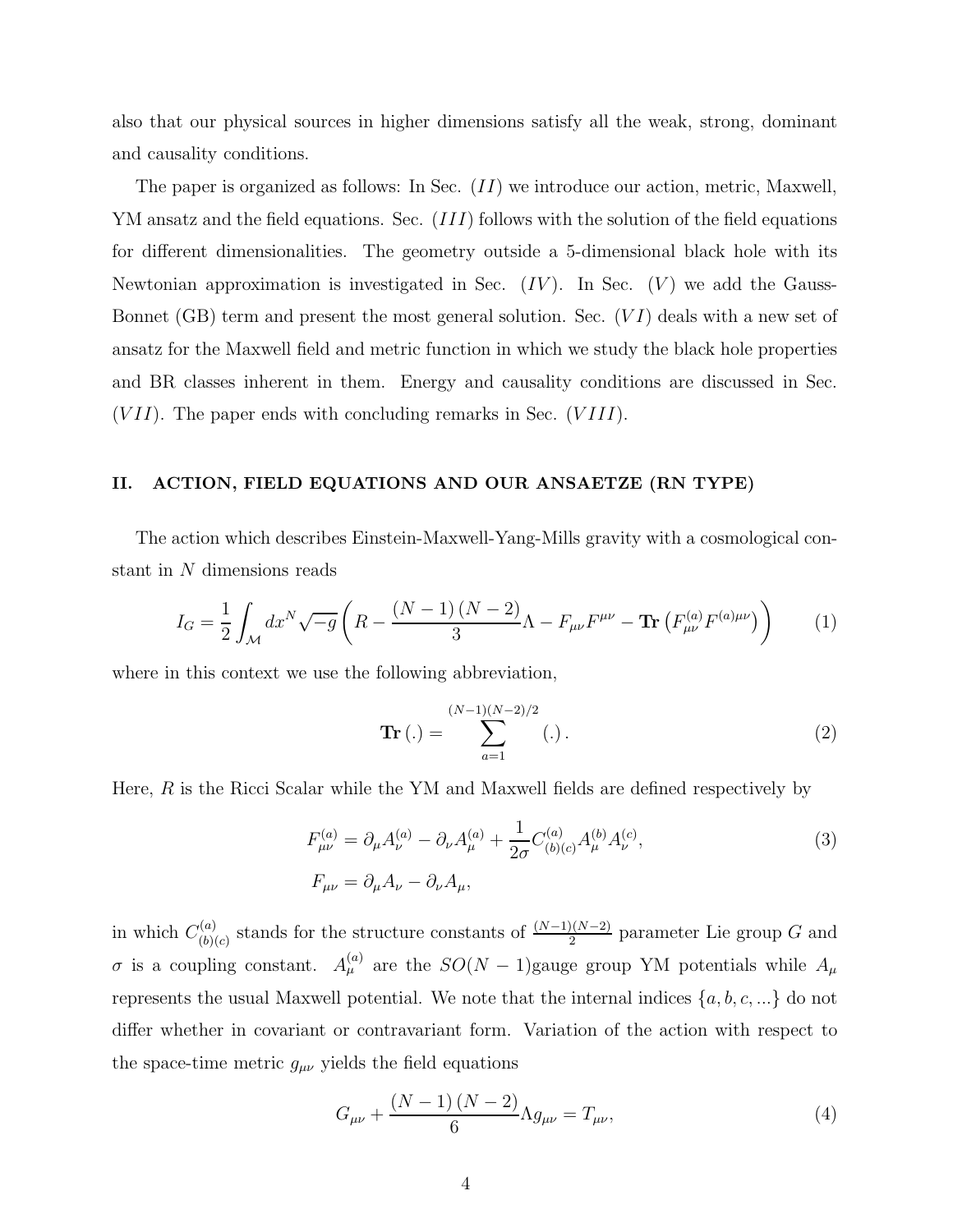where the stress-energy tensor is the superposition of the Maxwell and YM parts, namely

$$
T_{\mu\nu} = \left(2F_{\mu}^{\lambda}F_{\nu\lambda} - \frac{1}{2}F_{\lambda\sigma}F^{\lambda\sigma}g_{\mu\nu}\right) + \mathbf{Tr}\left[2F_{\mu}^{(a)\lambda}F_{\nu\lambda}^{(a)} - \frac{1}{2}F_{\lambda\sigma}^{(a)}F^{(a)\lambda\sigma}g_{\mu\nu}\right].\tag{5}
$$

Variation with respect to the gauge potentials  $A_{\mu}^{(a)}$  and  $A_{\mu}$  yield the respective YM and Maxwell equations

$$
F_{;\mu}^{(a)\mu\nu} + \frac{1}{\sigma} C_{(b)(c)}^{(a)} A_{\mu}^{(b)} F^{(c)\mu\nu} = 0, \quad F_{;\mu}^{\mu\nu} = 0,
$$
\n(6)

whose integrability equations in order are

$$
{}^{*}F^{(a)\mu\nu}_{;\mu} + \frac{1}{\sigma} C^{(a)}_{(b)(c)} A^{(b)*}_{\mu} F^{(c)\mu\nu} = 0, \quad {}^{*}F^{ \mu\nu}_{;\mu} = 0,\tag{7}
$$

in which <sup>∗</sup> means duality [\[4](#page-19-2)]. The N-dimensional spherically symmetric line element is chosen as

$$
ds^{2} = -f(r) dt^{2} + \frac{dr^{2}}{f(r)} + r^{2}d \Omega_{N-2}^{2},
$$
\n(8)

in which the  $S^{N-2}$  line element will be expressed in the standard spherical form

$$
d\Omega_{N-2}^2 = d\theta_1^2 + \sum_{i=2}^{N-2i-1} \prod_{j=1}^{N-2i-1} \sin^2 \theta_j \ d\theta_i^2,
$$
\n(9)

where

$$
0 \le \theta_{N-2} \le 2\pi, 0 \le \theta_i \le \pi, \quad 1 \le i \le N-3.
$$

For the YM field we employ the magnetic Wu-Yang ansatz [\[3,](#page-19-0) [5](#page-19-3), [6\]](#page-19-4) where the potential 1-forms are expressed by

$$
\mathbf{A}^{(a)} = \frac{Q}{r^2} (x_i dx_j - x_j dx_i), \quad Q = \text{charge}, \quad r^2 = \sum_{i=1}^{N-1} x_i^2,
$$
\n
$$
2 \le j+1 \le i \le N-1, \text{ and } 1 \le a \le (N-1)(N-2)/2,
$$
\n(10)

The Maxwell potential 1-form is chosen as

$$
\mathbf{A} = \begin{cases} \frac{q}{r^{N-3}} dt, & N \ge 4\\ q \ln(r) dt, & N = 3 \end{cases}
$$
(11)

for the electric charge  $q$ . The following sections will be devoted to the EMYM equations (i.e. Eq. (4)) and their solutions for all dimensionalities  $N \geq 3$ . In the last two sections we add GB theory (for  $N \geq 5$ ) into our formalism and find new combined solutions for different Maxwell and metric ansaetze. The energy-momentum tensor for the Maxwell and YM fields for  $N \geq 4$  (3-dimensional case will be studied separately) are given by [\[3](#page-19-0)]

$$
T_{\text{Max }b}^{a} = -\frac{(N-3)^{2} q^{2}}{r^{2(N-2)}} \text{diag}\left[1, 1, -1, -1, \dots, -1\right],\tag{12}
$$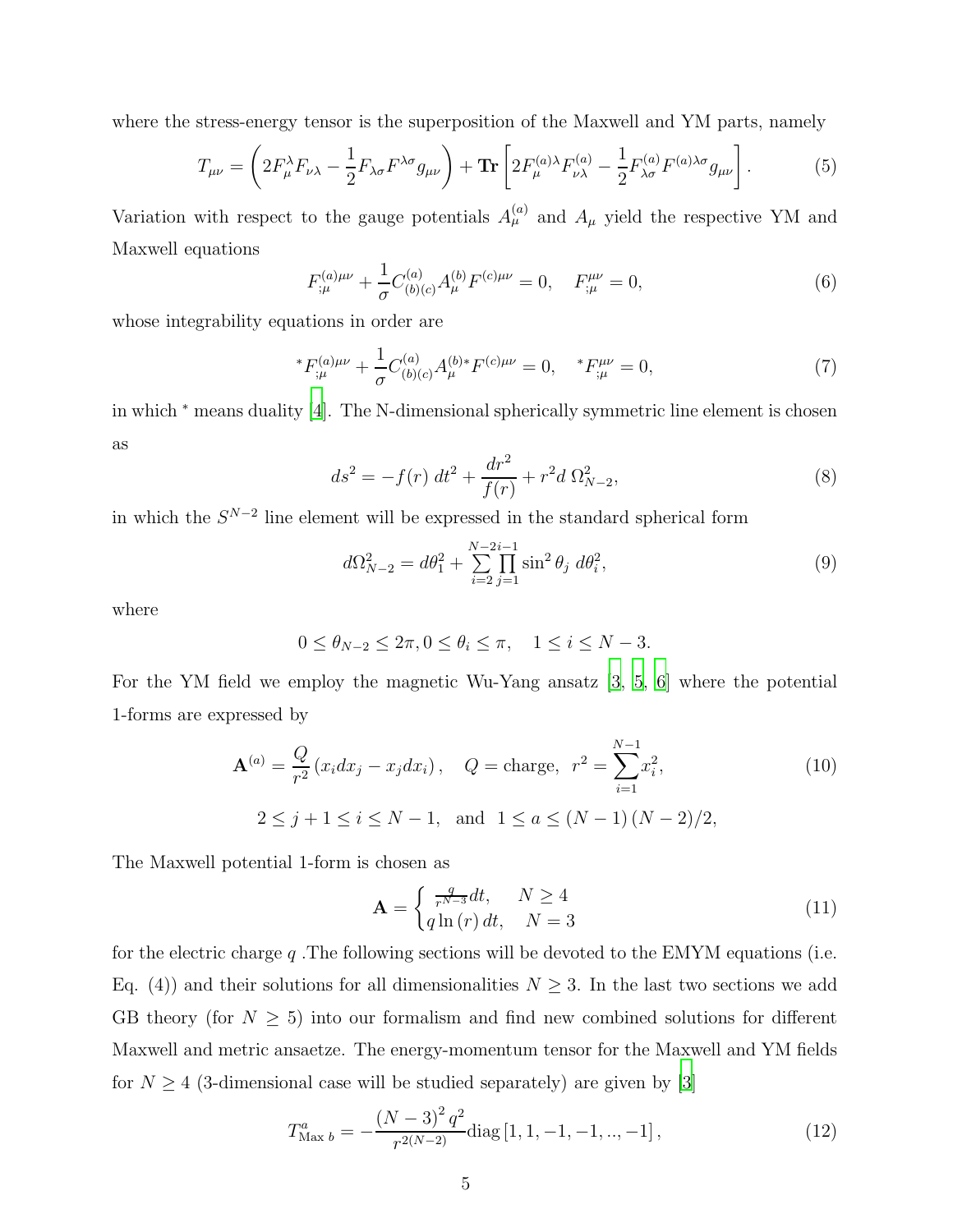$$
T_{\text{YM }b}^{a} = \frac{(N-3)(N-2)Q^{2}}{2r^{4}} \text{diag}\left[1, 1, \kappa, \kappa, ..., \kappa\right],
$$
\n
$$
\kappa = \frac{N-6}{N-2}.
$$
\n(13)

## III. EMYM SOLUTION FOR  $N \geq 6$

The basic field equation that incorporates all relevant expressions is given by

$$
\frac{r^3}{N-3}\left(f' + \frac{\Lambda}{3}\left(N-1\right)r\right) + \left(f-1\right)r^2 + Q^2 + \frac{2q^2\left(N-3\right)r^{2(4-N)}}{\left(N-2\right)} = 0,\tag{14}
$$

where  $f' \equiv \frac{df}{dr}$ , which admits the integral

$$
f(r) = 1 - \frac{2M}{r^{N-3}} - \frac{\Lambda}{3}r^2 + \frac{(N-3)2q^2}{(N-2)r^{2(N-3)}} - \frac{(N-3)Q^2}{(N-5)r^2},
$$
\n(15)

for the constant of integration M as the mass parameter.

It is observed that this solution is not valid for  $N = 5$  and  $N = 3$ , for these particular cases therefore different solutions will be found. It is valid, however, for  $N \geq 6$ , which implies that the signs of Maxwell and YM terms are opposite. This may have interesting consequences pertaining to the confinement of a system that possesses both type of charges. We express (for  $\Lambda = 0$ )

$$
f\left(r\right) = 1 + 2\Phi\left(r\right) \tag{16}
$$

where  $\Phi(r)$  stands for the Newtonian-like potential, which we identify as

$$
\Phi(r) = -\frac{M}{r^{N-3}} + \frac{(N-3)q^2}{(N-2)q^{2(N-3)}} - \frac{(N-3)Q^2}{2(N-5)q^2}.
$$
\n(17)

We can define the active force through  $F = -\nabla \Phi$ , which yields

$$
F(r) = -\frac{M\left(N-3\right)}{r^{(N-2)}} + \frac{2q^2\left(N-3\right)^2}{\left(N-2\right)r^{2N-5}} - \frac{\left(N-3\right)Q^2}{\left(N-5\right)r^3}.\tag{18}
$$

The signs of the Maxwell and YM terms reveal that while the former is repulsive the latter becomes attractive. One can easily show that for  $r \to \infty$  the YM term dominates (let  $\Lambda = 0$ ), namely

$$
\lim_{r \to \infty} f(r) \to 1 - \frac{(N-3)Q^2}{(N-5)r^2}.
$$
\n(19)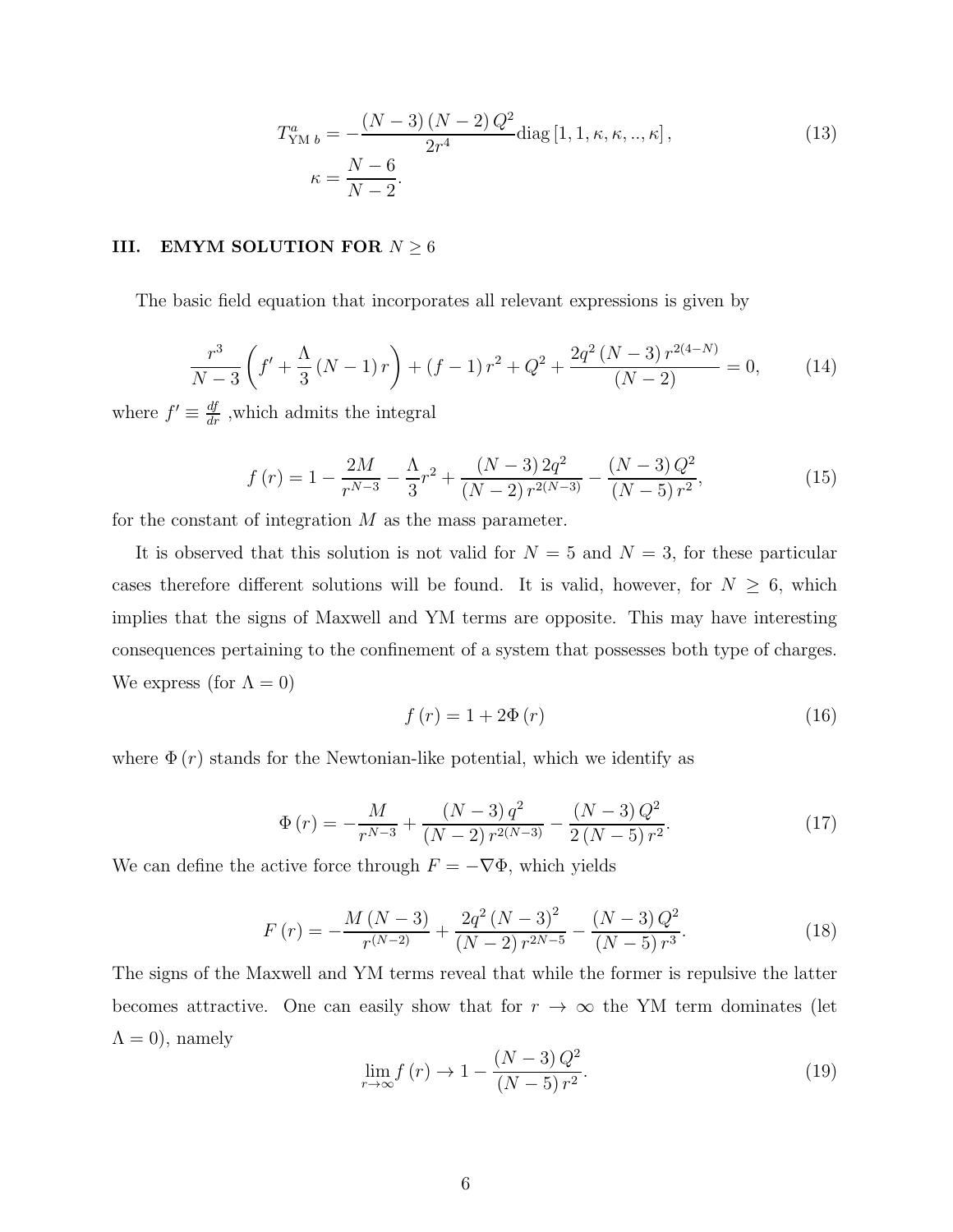For  $r \to 0^+$  we have the opposite case,

$$
\lim_{r \to 0^+} f(r) \to 1 + \frac{(N-3)2q^2}{(N-2) r^{2(N-3)}},\tag{20}
$$

which may be interpreted as an "asymptotic independence " from one type of charge (or the other )in different limits. For the mini black holes this has the striking effect that the Hawking temperature depends only on the electric charge.

To find the radius of possible horizon(s), we equate the metric function  $f(r)$  to zero, which leads to the following equation

$$
6(N-3)(N-5)q^{2} - 6M(N-2)(N-5)r^{N-3} - \Lambda(N-2)(N-5)r^{2(N-2)} + (21)
$$

$$
3(N-2)(N-5)r^{2(n-3)} - 3(N-2)(N-3)r^{2(N-4)} = 0.
$$

This equation in six dimensional spacetime, without the cosmological constant and zero mass has an exact real solution

$$
r_h = \sqrt{\frac{1}{6} \left( \frac{1}{2} \sqrt[3]{\Delta} + \frac{2 \tilde{Q}^4}{\sqrt[3]{\Delta}} + \tilde{Q}^2 \right)}
$$
(22)

where

$$
\Delta = 8\tilde{Q}^6 - 108\tilde{q}^2 + 12\sqrt{3\tilde{q}^2 \left(27\tilde{q}^2 - 4\tilde{Q}^6\right)},
$$
  
\n
$$
\tilde{Q}^2 = 6Q^2, \quad \tilde{q}^2 = 12q^2, \quad \tilde{q}^2 \ge \frac{4\tilde{Q}^6}{27}.
$$
\n(23)

## A. The case N=5

For  $N = 5$ , the master equation (14) admits the solution

$$
f(r) = 1 - \frac{2M}{r^2} - \frac{\Lambda}{3}r^2 + \frac{4q^2}{3r^4} - \frac{2Q^2 \ln(r)}{r^2},
$$
\n(24)

which involves an unusual logarithmic term. This is an asymptotically flat black hole solution in which finding the exact radius of the horizon of the possible black holes, leads us to the following non-algebric equation

$$
\frac{\Lambda}{3}r^6 - r^4 + 2Mr^2 + 2Q^2r^2 \ln r - \frac{4}{3}q^2 = 0.
$$
 (25)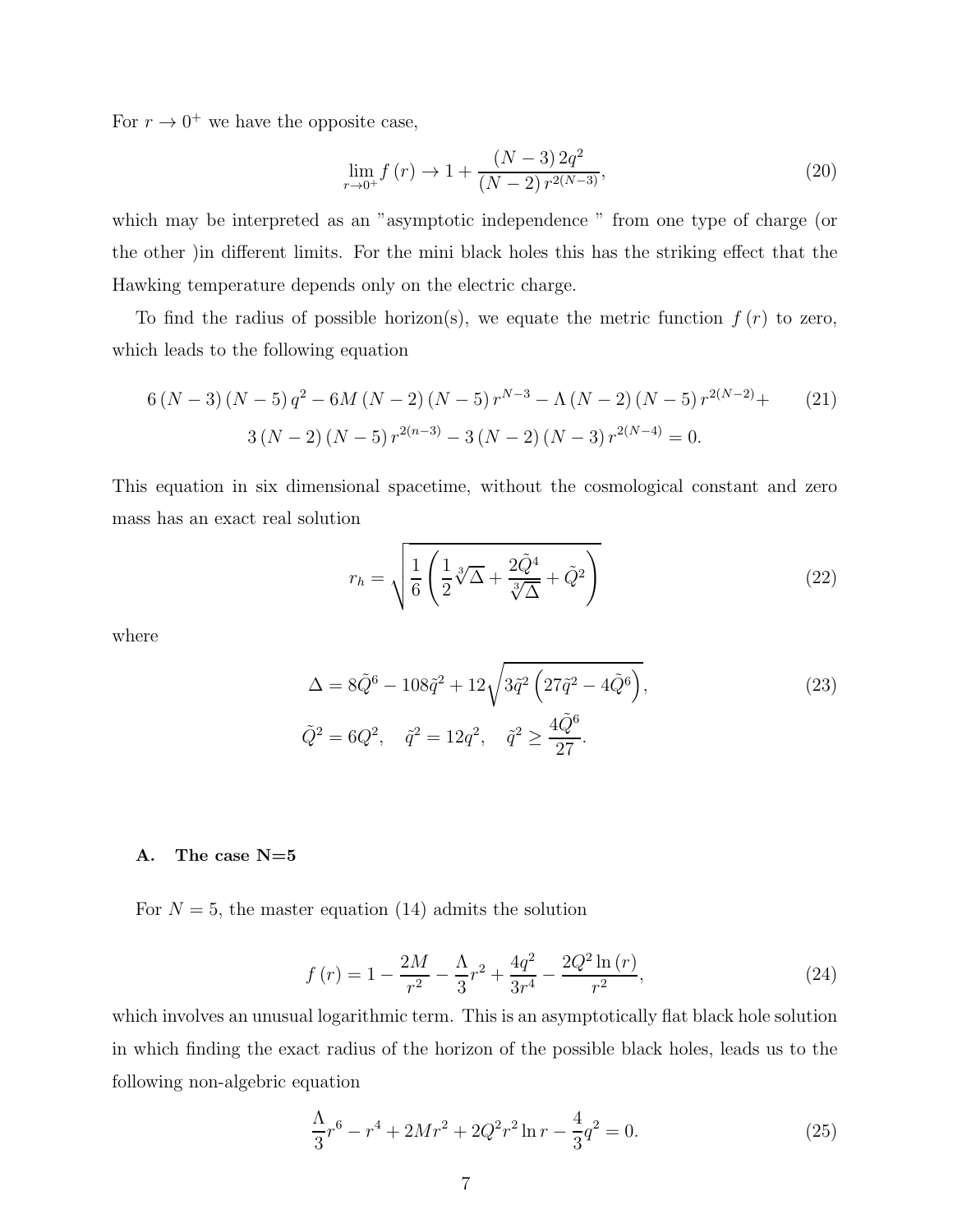This equation, even without cosmological constant does not give an analytical solution. By using numerical method, we plot the root  $(r_h)$  of the above equation in Fig. (1), to show the contribution of the Maxwell and YM charges to the construction of such possible black holes. The Hawking temperature  $T_H$  can be written as

$$
T_H = \frac{\kappa}{2\pi} = \frac{1}{4\pi} |f'(r_h)| = \frac{1}{4\pi} \left| \frac{1}{r_h} - \frac{2}{3} \Lambda r_h - \frac{4}{3} \frac{q^2}{r_h^5} - \frac{Q^2}{r_h^3} \right| \tag{26}
$$

where  $r_h$  is the radius of the event horizon and  $\kappa$  stands for the surface gravity. The corresponding Newtonian-like YM force term in this case has the form

$$
force \sim \frac{Q^2}{r^3} \left(1 - 2\ln r\right),\tag{27}
$$

which implies that it is attractive (repulsive) for  $r > \sqrt{e}$   $(r < \sqrt{e}$ ). The Maxwell term remains always repulsive. We notice also that for  $r \to \infty$  (for  $\Lambda = 0$ ) the YM term dominates over the Maxwell

$$
\lim_{r \to \infty} f(r) \to 1 - \frac{2Q^2 \ln(r)}{r^2}.
$$
\n(28)

In the limit  $r \to 0^+$ , on the other hand we obtain

$$
\lim_{r \to 0^+} f(r) \to 1 + \frac{4q^2}{3r^4},\tag{29}
$$

which is in confirm with the behavior (20) for  $N \geq 6$ .

#### B. The case N=4

In 4-dimensional case the solution for the metric function  $f(r)$  is given by

$$
f(r) = 1 - \frac{2M}{r} - \frac{\Lambda}{3}r^2 + \frac{(q^2 + Q^2)}{r^2},
$$
\n(30)

in which both the Maxwell and YM charges have similar feature and the metric is the well-known RN de-Sitter. Extremal YM black hole for instance, follows in analogy with the 4-dimensional RN black hole. Both charges act repulsively against the attractive property of mass. The black hole solution for  $f(r) = 0$  given in Eq. (30) without cosmological constant, has two roots

$$
r_{\pm} = M \pm \sqrt{M^2 - (q^2 + Q^2)}
$$
\n(31)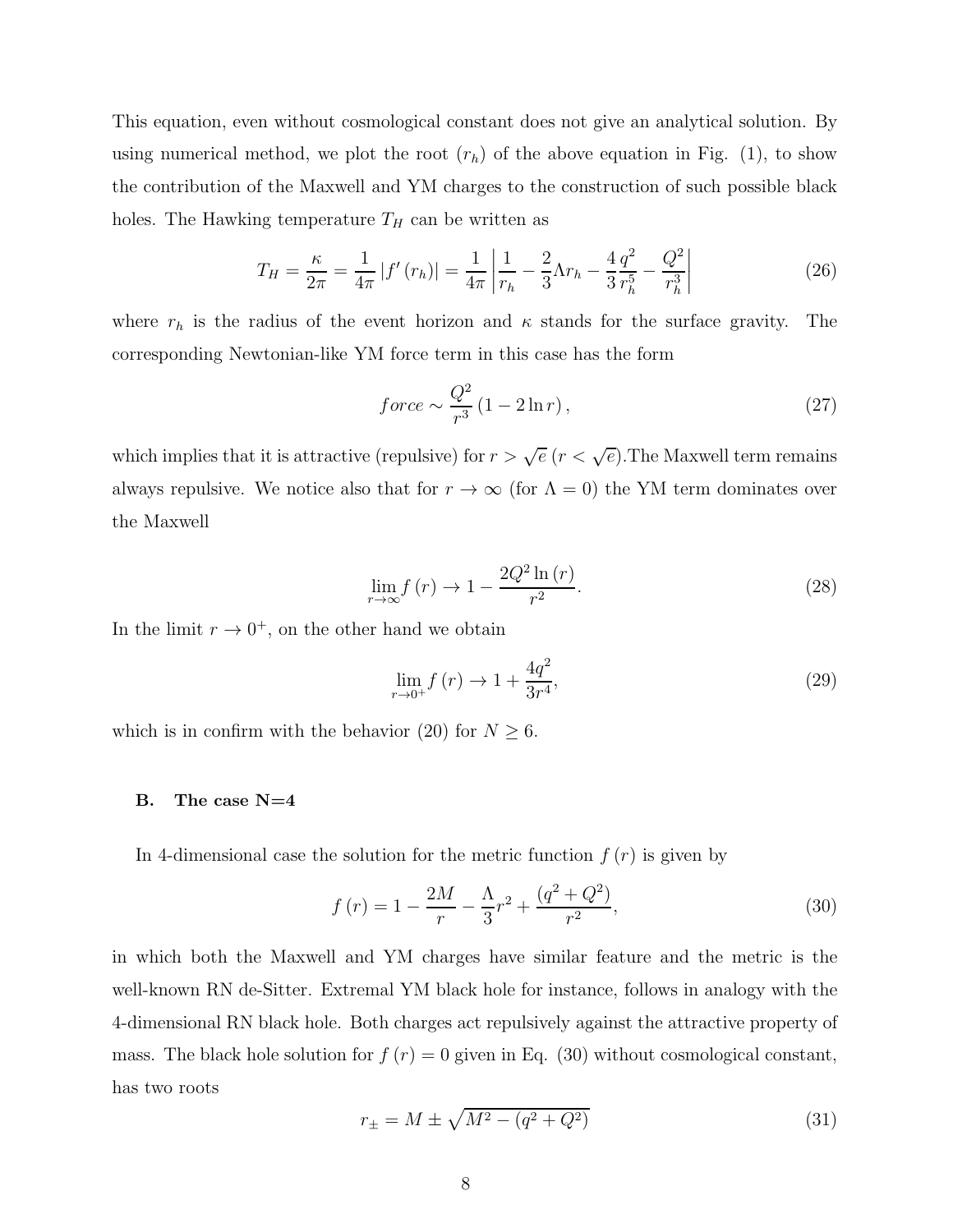in which the mass and charges must satisfy the constraint  $M^2 \geq (q^2 + Q^2)$  to have the event  $(r_{+})$  and Cauchy  $(r_{-})$  horizons. Here the thermodynamic properties of the solution (30) is exactly same as the four dimensional RN black holes and therefore we just comment that the roles of the YM and Maxwell charges in the metric are not distinguished from each other.

## C. The case N=3

In 3-dimensional space time we adopt the Maxwell potential 1-form [\[7\]](#page-19-5)

$$
A = q \ln(r) dt, \quad (q = electric charge), \tag{32}
$$

and introduce the YM gauge potential 1-forms accordingly as

$$
A^{(1)} = Q \cos(\phi) \ln(r) dt,
$$
  
\n
$$
A^{(2)} = Q \sin(\phi) \ln(r) dt,
$$
  
\n
$$
A^{(3)} = -Qd\phi, \quad (Q = \text{YM charge}),
$$
\n(33)

which satisfy the Maxwell and YM equations, respectively. The corresponding EMYM equation for  $f(r)$ , independent from Eq. (14) becomes

$$
3rf' + 2\Lambda r^2 + 6(Q^2 + q^2) = 0,
$$
\n(34)

which is readily integrated as

$$
f(r) = -M - \frac{1}{3}\Lambda r^2 - 2(q^2 + Q^2)\ln(r),
$$
\n(35)

and the line element is

$$
ds^{2} = -f(r) dt^{2} + \frac{dr^{2}}{f(r)} + r^{2} d\theta^{2}.
$$
 (36)

A negative cosmological constant leads to a black hole solution [\[7\]](#page-19-5)

$$
f(r) = -M + \frac{1}{3} |\Lambda| r^2 - 2 (q^2 + Q^2) \ln(r)
$$
 (37)

in which the possible radii of the horizons are given by

$$
r_{+} = \exp\left[-\frac{1}{2}LamberW\left(-1, \frac{-|\Lambda|e^{\frac{-M}{Q^{2}+q^{2}}}}{3(Q^{2}+q^{2})}\right) - \frac{M}{2(Q^{2}+q^{2})}\right]
$$
(38)

$$
r_{-} = \exp\left[-\frac{1}{2}LamberW\left(0, \frac{-|\Lambda|e^{\frac{-M}{Q^2+q^2}}}{3(Q^2+q^2)}\right) - \frac{M}{2(Q^2+q^2)}\right]
$$
(39)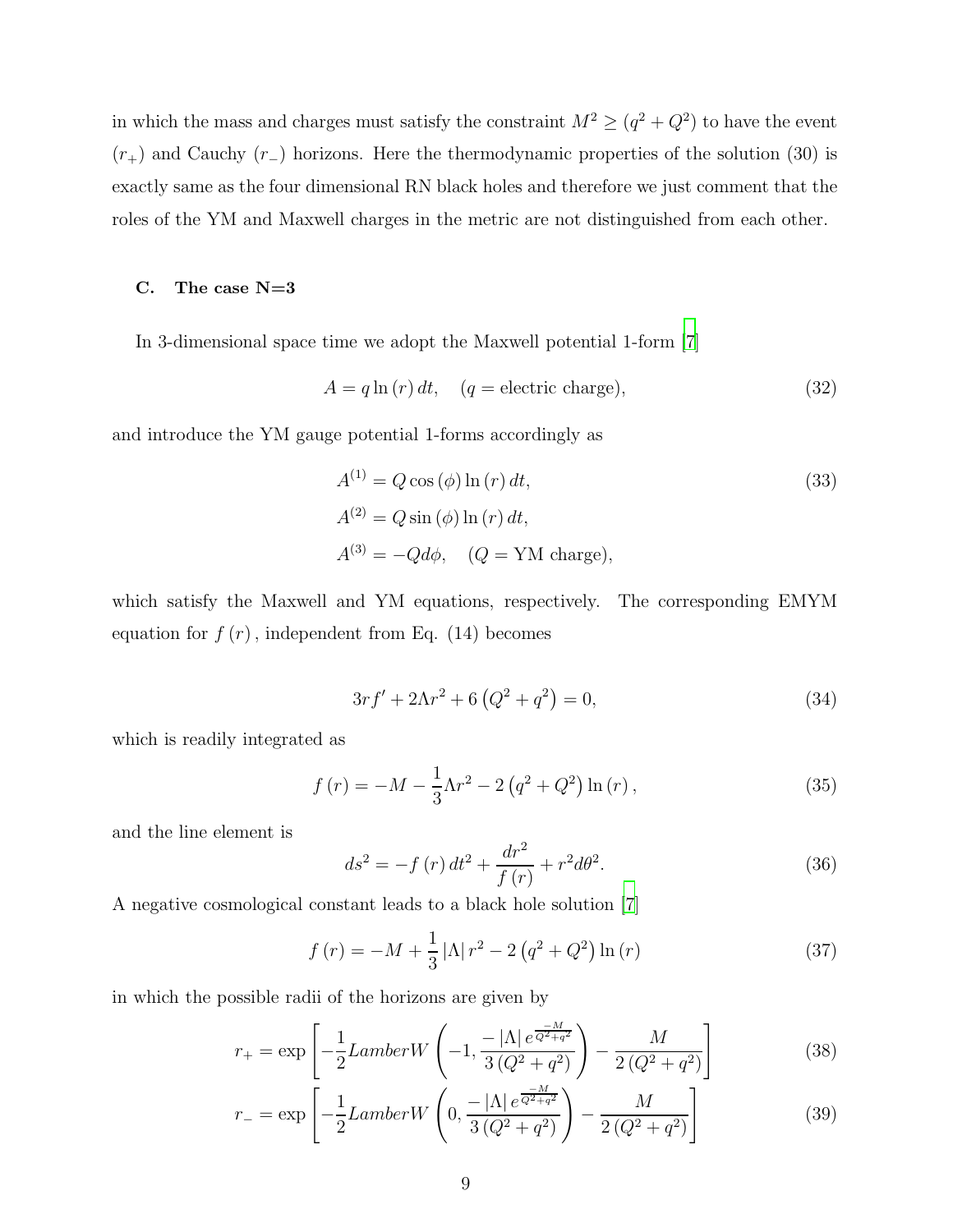in which LambertW  $(k, x)$  stands for the Lambert function [\[8\]](#page-19-6). The energy density, given by

$$
\epsilon = T^{tt} = \frac{Q^2 + q^2}{r^2} \tag{40}
$$

may be used to calculate the total energy of the black hole. This shows that the energy diverges logarithmically. The surface gravity,  $\kappa$  defined by

$$
\kappa^{2} = \left(-\frac{1}{4}g^{tt}g^{ij}g_{tt,i}g_{tt,j}\right)_{r=r_{h}} = \left(\frac{1}{2}f'(r)\right)_{r=r_{+}}^{2}
$$
(41)

gives

$$
\kappa = \left| \frac{|\Lambda|}{3} r_+ - \frac{Q^2 + q^2}{r_+} \right|.
$$
\n(42)

Finally we find the Hawking temperature at event horizon as

$$
T_H = \frac{\kappa}{2\pi} = \frac{1}{2\pi} \left| \frac{|\Lambda|}{3} r_+ - \frac{Q^2 + q^2}{r_+} \right| \tag{43}
$$

and a plot of  $T_H$  is given in Fig. (2) in terms of the mass,  $\Lambda$  and  $(Q^2 + q^2)$ .

In analogy with the  $N = 4$  case the squared charges are simply superposed, and the metric is still the BTZ metric. It is observed that for  $q = 0 \neq Q$  the same (BTZ) metric describes an EYM black hole in 3-dimensions. Addition of rotation to the metric, which is beyond our scope here, may add new features to differ for the Maxwell and YM fields.

## IV. THE GEOMETRY OUTSIDE THE 5-DIMENSIONAL EMYM BLACK HOLE

It is evident from solution (24) that,  $\xi^{\alpha} = (1,0,0,0,0)$  and  $\eta^{\alpha} = (0,0,0,0,1)$  are two of the Killing vectors associated with the symmetry under displacements in the direction t, and rotation angle  $\psi$ . Accordingly the conserved quantities may be written as

$$
e = -\xi \cdot \mathbf{u} = -g_{\alpha\beta}\xi^{\alpha}u^{\beta} = f(r)u^{t}
$$
\n(44)

$$
\ell = \eta \cdot \mathbf{u} = g_{\alpha\beta}\eta^{\alpha}u^{\beta} = r^2\sin^2(\theta)\sin^2(\phi)u^{\psi}
$$
 (45)

where  $\mathbf{u} = (u^t, u^r, u^{\theta}, u^{\psi}, u^{\psi})$  is the five-velocity while e and  $\ell$  are the energy density and angular momentum per unit mass, respectively. We restrict the particle to stay on the plane  $\theta = \frac{\pi}{2}$  $\frac{\pi}{2}$ ,  $\phi = \frac{\pi}{2}$  with  $u^{\theta} = u^{\phi} = 0$ , such that by applying  $\mathbf{u} \cdot \mathbf{u} = -1$  for the timelike geodesics one obtains

$$
g_{\alpha\beta}u^{\alpha}u^{\beta} = -f(r)\left(u^{t}\right)^{2} + \frac{1}{f(r)}\left(u^{r}\right)^{2} + r^{2}\left(u^{\psi}\right)^{2} = -1
$$
\n(46)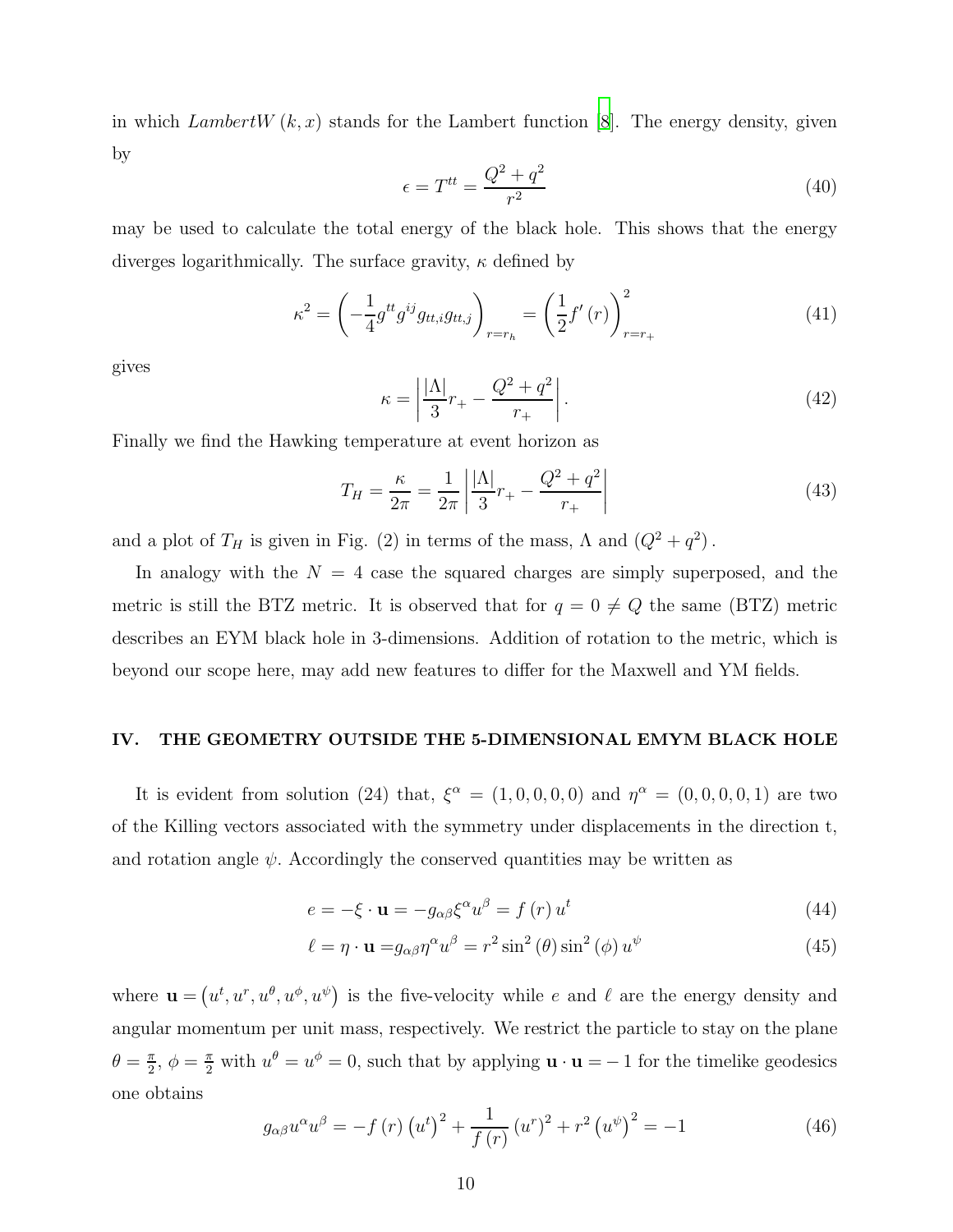in which  $u^t = \frac{dt}{d\tau}$ ,  $u^r = \frac{dr}{d\tau}$ ,  $u^{\theta} = \frac{d\theta}{d\tau}$ ,  $u^{\phi} = \frac{d\phi}{d\tau}$ ,  $u^{\psi} = \frac{d\psi}{d\tau}$  and  $\tau$  is the proper time measured by the observer moving with the particle. Putting (44) and (45) into (46), one gets

$$
\frac{1}{2}\left(\frac{dr}{d\tau}\right)^{2} + \frac{1}{2}\left[\left(\frac{\ell^{2}}{r^{2}} + 1\right)f\left(r\right) - 1\right] = \frac{e^{2} - 1}{2} \tag{47}
$$

or equivalently

$$
\frac{1}{2} \left( \frac{dr}{d\tau} \right)^2 + V_{eff}(r) = \mathcal{E}
$$
\n(48)

where  $\mathcal E$  is the density of total energy per unit mass,  $V_{eff}(r)$  is the effective potential for radial motion of the particle and  $f(r)$  is given in (24). In Fig. (3) we plot  $V_{eff}(r)$  in terms of r for different values of q, Q and  $\ell$  but zero value for M. Since the particle is restricted to remain in a plane which only r and  $\psi$  would change, we rewrite the equation (48) in terms of r and  $\psi$  as follows:

$$
\frac{1}{2} \left( \frac{d\psi}{d\tau} \right)^2 \left( \frac{dr}{d\psi} \right)^2 + V_{eff}(r) = \mathcal{E}
$$
\n(49)

or equivalently from Eq. (49)

$$
\frac{dr}{d\psi} = \pm \sqrt{\frac{2r^4}{\ell^2} \left(\mathcal{E} - V_{eff}(r)\right)},
$$
\n
$$
V_{eff}(r) = \frac{1}{2} \left[ \left(\frac{\ell^2}{r^2} + 1\right) f(r) - 1 \right],
$$
\n(50)

in which  $\pm$  depends to the initial direction of the motion and we set it to be positive. In the following subsection, instead of studying the exact geodesics equation (50), we shall restrict ourselves to the relatively simpler Newtonian approximation.

## A. Newtonian motion

In the weak field limit, (and setting  $\Lambda$  to be zero) one may use  $f(r) = 1 + 2\Phi(r)$  which implies

$$
\Phi(r) = -\frac{M}{r^2} + \frac{2q^2}{3r^4} - \frac{Q^2 \ln(r)}{r^2},\tag{51}
$$

and consequently the radial force on a unit mass particle is given by

$$
F_r = -\frac{d}{dr}\Phi(r) = -\left(\frac{2M}{r^3} - \frac{8q^2}{3r^5} - \frac{Q^2}{r^3} + \frac{2Q^2\ln(r)}{r^3}\right). \tag{52}
$$

The radial equation of motion, therefore, may be written as

$$
\frac{d^2r}{dt^2} = \frac{\ell^2}{r^3} - \left(\frac{2M}{r^3} - \frac{8q^2}{3r^5} - \frac{Q^2}{r^3} + \frac{2Q^2\ln(r)}{r^3}\right),\tag{53}
$$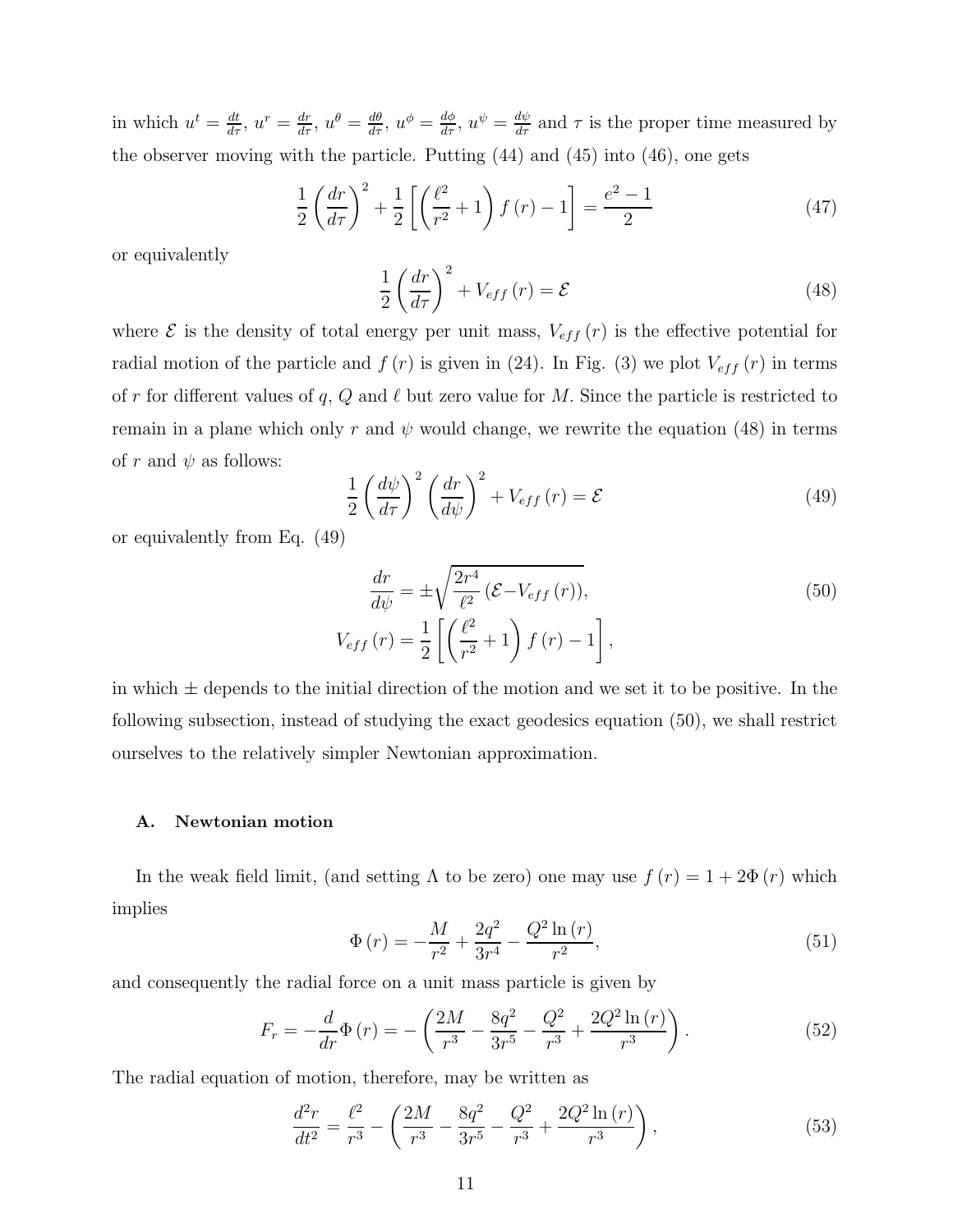where  $\ell$  is the angular momentum per unit mass. As usual, one may start with the following substitution

$$
u = -\frac{1}{r} \tag{54}
$$

to reduce the last equation into the form

$$
\frac{d^2u}{d\psi^2} + \left(1 + \frac{Q^2 - 2M}{\ell^2}\right)u + \frac{2Q^2}{\ell^2}u\ln u - \frac{8q^2}{3\ell^2}u^3 = 0.
$$
\n(55)

As a particular case we set  $1 + \frac{Q^2 - 2M}{\ell^2} = 0$ ,  $\tilde{Q} = \frac{\sqrt{2}Q}{\ell}$  $\frac{\overline{2}Q}{\ell}$  and  $\tilde{q}=\sqrt{\frac{8}{3}}$ q  $\frac{q}{\ell}$  to get

$$
\frac{d^2u}{d\psi^2} + \tilde{Q}^2u \ln u - \tilde{q}^2u^3 = 0,
$$
\n(56)

such that the inverse of the solution of this equation is plotted in the Fig. (4) (i.e.,  $r = \frac{1}{u}$ u versus  $\psi$ ). Obviously, from the figure, one observes that, the roles of Maxwell and YM charges outside the black hole are in contrast with each other. Next, we consider Eq. (55) and set the mass of the black hole to be zero. By adjusting charges in terms of the angular momentum, we express the equation in the form

$$
\frac{d^2u}{d\psi^2} + \left(1 + \frac{\tilde{Q}^2}{2}\right)u + \tilde{Q}^2u\ln u - \tilde{q}^2u^3 = 0.
$$
 (57)

One notices that, if  $\tilde{Q} = 0$ , this reduces to the Duffing type equation as,

$$
\frac{d^2u}{d\psi^2} + u - \tilde{q}^2u^3 = 0\tag{58}
$$

which can be considered for small  $\tilde{q}$ , as a perturbed simple harmonic oscillator. In our work, however, we are interested to consider both terms (i.e., Maxwell and YM terms). From Eq. (55) we observe that u=1 forms a circular orbit provided the condition (with  $M \neq 0$ )

$$
Q^2 - \frac{8}{3}q^2 = 2M - \ell^2
$$
\n(59)

holds. We investigate the stability of this orbit by choosing

$$
u = 1 + a\cos\beta\psi\tag{60}
$$

in which  $\beta$  and a are constants such that  $a \ll 1$ . By substitution we obtain

$$
\beta = \pm \frac{\sqrt{2}}{\ell} \sqrt{Q^2 - \frac{8}{3}q^2}
$$
\n(61)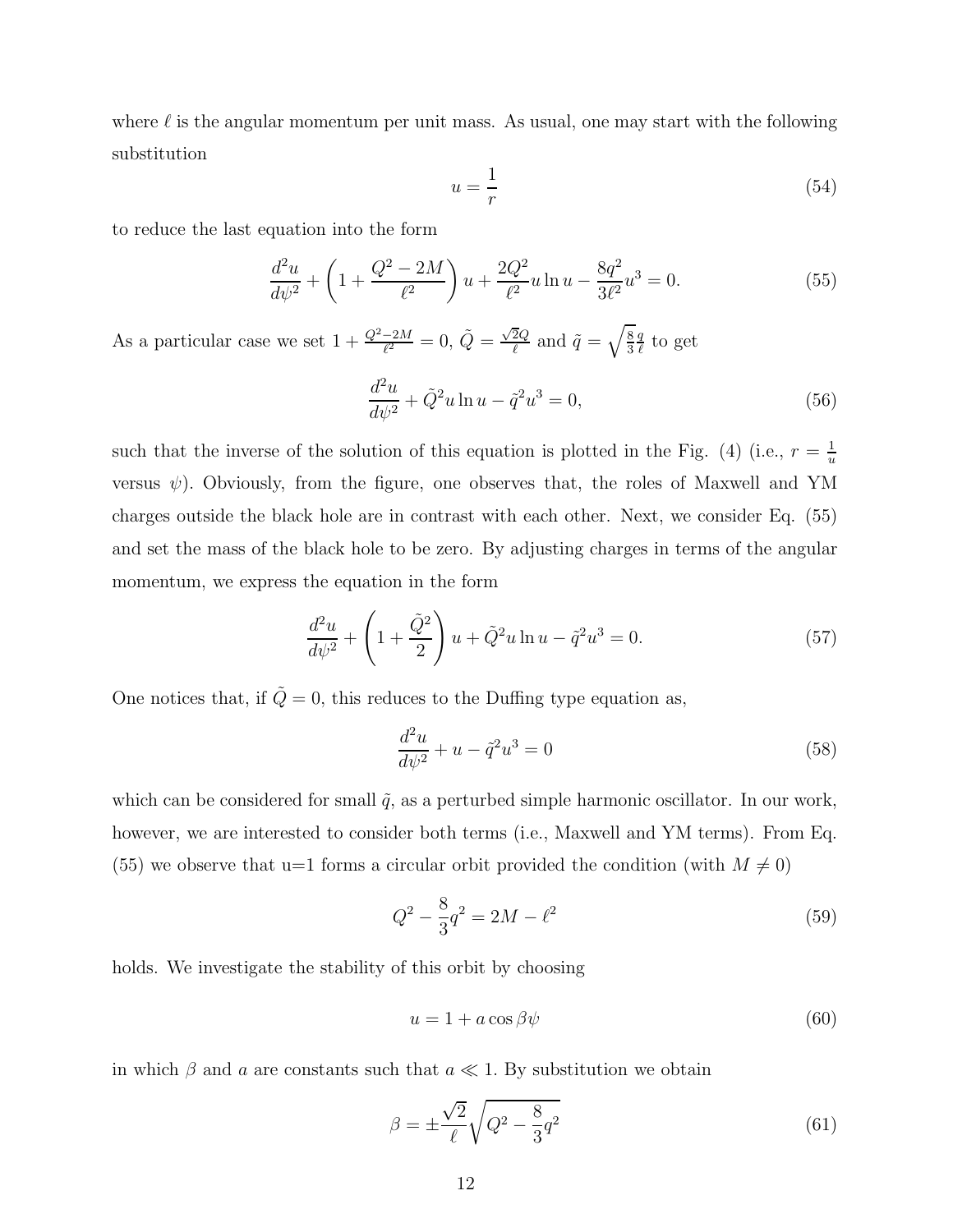so that stability of the circular orbits are attained provided  $Q^2 > \frac{8}{3}$  $\frac{8}{3}q^2$ . Thus, a dominating YM charge gives rise to a deeper well and stable orbits. The foregoing argument can easily be extended to cover elliptical orbits as well, which will not be repeated here. Let us note that the possibilities involved in a complete analysis of the Eq. (55) may reveal different behaviors as well.

## V. EMYM BLACK HOLES IN GB GRAVITY

In this section we use our previous ansaetze and find solutions with the GB term. The new action is modified now as

$$
I_G = \frac{1}{2} \int_{\mathcal{M}} dx^N \sqrt{-g} \left( R + \alpha \mathcal{L}_{GB} - \frac{(N-1)(N-2)}{3} \Lambda - F_{\mu\nu} F^{\mu\nu} - \mathbf{Tr} \left( F_{\mu\nu}^{(a)} F^{(a)\mu\nu} \right) \right),\tag{62}
$$

where the new term  $\mathcal{L}_{GB} = R_{\mu\nu\alpha\beta}R^{\mu\nu\alpha\beta} - 4R_{\alpha\beta}R^{\alpha\beta} + R^2$  is the GB Lagrangian with the constant GB parameter  $\alpha$ . The Maxwell and YM ansatz are chosen as in the previous section. The EMYMGB equation that helps us to determine  $f(r)$  is given by

$$
\left(\Delta - \frac{\Lambda}{3}(N-1)r^4\right)(N-2)r^{(2N-6)} - 2(N-3)^2q^2r^4 = 0,
$$
\n
$$
\Delta = \left(-r^3 + 2\tilde{\alpha}r\left(f\left(r\right) - 1\right)\right)f'\left(r\right) + \tilde{\alpha}\left(N-5\right)\left(f\left(r\right) - 1\right)^2 - r^2\left(N-3\right)\left(f\left(r\right) - 1\right) - Q^2\left(N-3\right).
$$
\n(63)

Solution for  $f(r)$  follows as

$$
f_{\pm}(r) = \begin{cases} 1 + \frac{r^2}{4\alpha} \pm \Psi, & N = 5\\ 1 + \frac{r^2}{2\alpha} (1 \pm \Upsilon), & N \ge 6 \end{cases}
$$
(64)

where

$$
\Psi = \sqrt{1 + \frac{M}{2\alpha} + \left(\frac{\Lambda}{3} + \frac{1}{8\alpha}\right)\frac{r^4}{2\alpha} + \frac{Q^2 \ln(r)}{\alpha} - \frac{2q^2}{3\alpha r^2}},\tag{65}
$$

$$
\Upsilon = \sqrt{1 + \frac{4\widetilde{\alpha}\Lambda}{3} + \frac{4\widetilde{\alpha}Q^2\left(N-3\right)}{\left(N-5\right)r^4} + \frac{8M\widetilde{\alpha}}{r^{N-1}} - \frac{8\left(N-3\right)q^2\widetilde{\alpha}}{\left(N-2\right)r^{2\left(N-2\right)}},\tag{66}
$$

in which  $\tilde{\alpha} = (N-3)(N-4)\alpha$  and M is a constant of integration to represent mass. In the limit  $\alpha \to 0$  the expression for  $f_-(r)$  reduces to the ones in the previous section, as it should and for positive branch  $\alpha$  can not be zero. For  $Q = 0$  our result reduces to the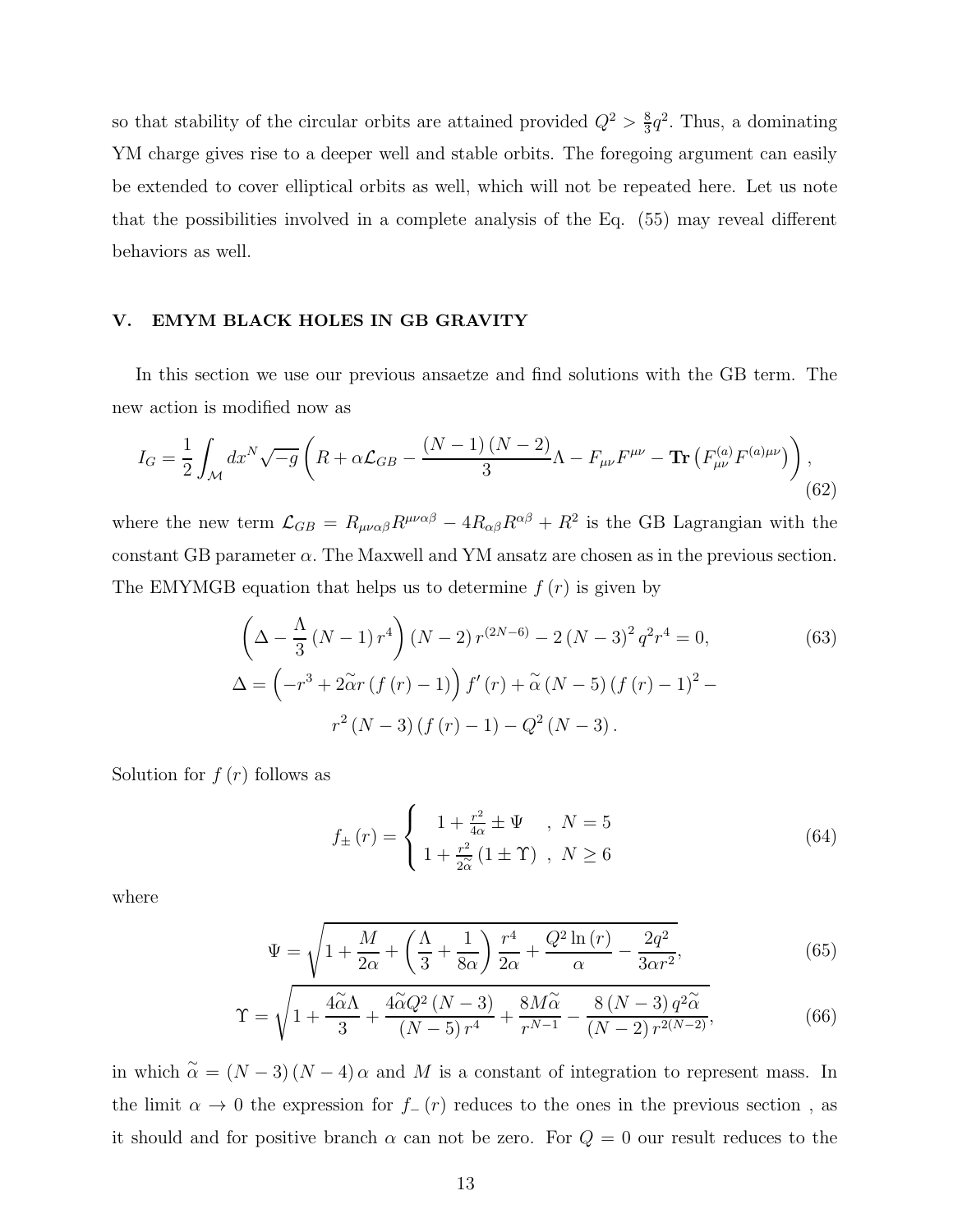one known before for the EMGB theory [\[9\]](#page-19-7). Similarly for  $q = 0$  we recover the results obtained previously [\[10](#page-19-8), [11,](#page-19-9) [12](#page-19-10)]. In Fig. (5) we plot the radius of the event horizon of the 5 dimensional EMYMGB solution in terms of Maxwell and YM charges. The different effects of these charges we use to emphasize. For  $N \geq 6$  it can easily be seen that the Maxwell and YM terms have opposite signs. It is remarkable to observe that the solutions (64), behave asymptotically dS (AdS) such that the effective cosmological constant may be written as

$$
\Lambda_{eff} \tilde{=} \begin{cases}\n-\frac{3}{4\alpha} \left(1 \pm \sqrt{1 + \frac{8\Lambda}{3}\alpha}\right) & , N = 5 \\
-\frac{3}{2\alpha} \left(1 \pm \sqrt{1 + \frac{4\Lambda}{3}\alpha}\right) & , N \ge 6\n\end{cases}
$$
\n(67)

in which in the limit of  $\tilde{\alpha} \to 0$ , the negative branch, admits  $\Lambda_{eff} \to \Lambda$  and the positive branch in the limit of  $\Lambda = 0$ , gives  $\Lambda_{eff} = -\frac{3}{\alpha}$ .

For the case  $N = 5$ , on the other hand, the range of r determines the sign of YM term. Although the  $\pm$  signs determine the role of both terms we prefer the choice ( $-$ ) under which in the limit  $\alpha \to 0$  we recover the EMYM black holes. In conclusion, by studying the Maxwell and YM fields together we see that these fields compete for dominance in dimensions  $N \geq 5$ . We observe on the other hand that in lower dimensions  $(N = 3, 4)$  their roles remain indistinguishable. The asymptotic solutions reveal that the physical results are independent from one charge or the other. It is our belief that this may be helpful in understanding the problem of confinement (i.e., accretion, collapse) versus the electric and YM charges.

## VI. EMYMGB SOLUTION FOR A SPECIFIC ANSATZ FOR  $N \geq 4$  (BR TYPE)

In this section we choose our metric ansatz as

$$
ds^{2} = -f(r) dt^{2} + \frac{dr^{2}}{f(r)} + h^{2} d\Omega_{N-2}^{2}, \quad N \ge 4,
$$
\n(68)

in which  $h = constant$ , is to be expressed in terms of the parameters of the theory. While the YM field will be chosen as before, our Maxwell field will be different. For the present purpose let our Maxwell 1-form be given by the choice

$$
\mathbf{A} = q r dt, \tag{69}
$$

where the constant  $q$  is related to the electric charge. This choice has the feature that the only non-vanishing electromagnetic field 2-form

$$
\mathbf{F} = -qdt \wedge dr,\tag{70}
$$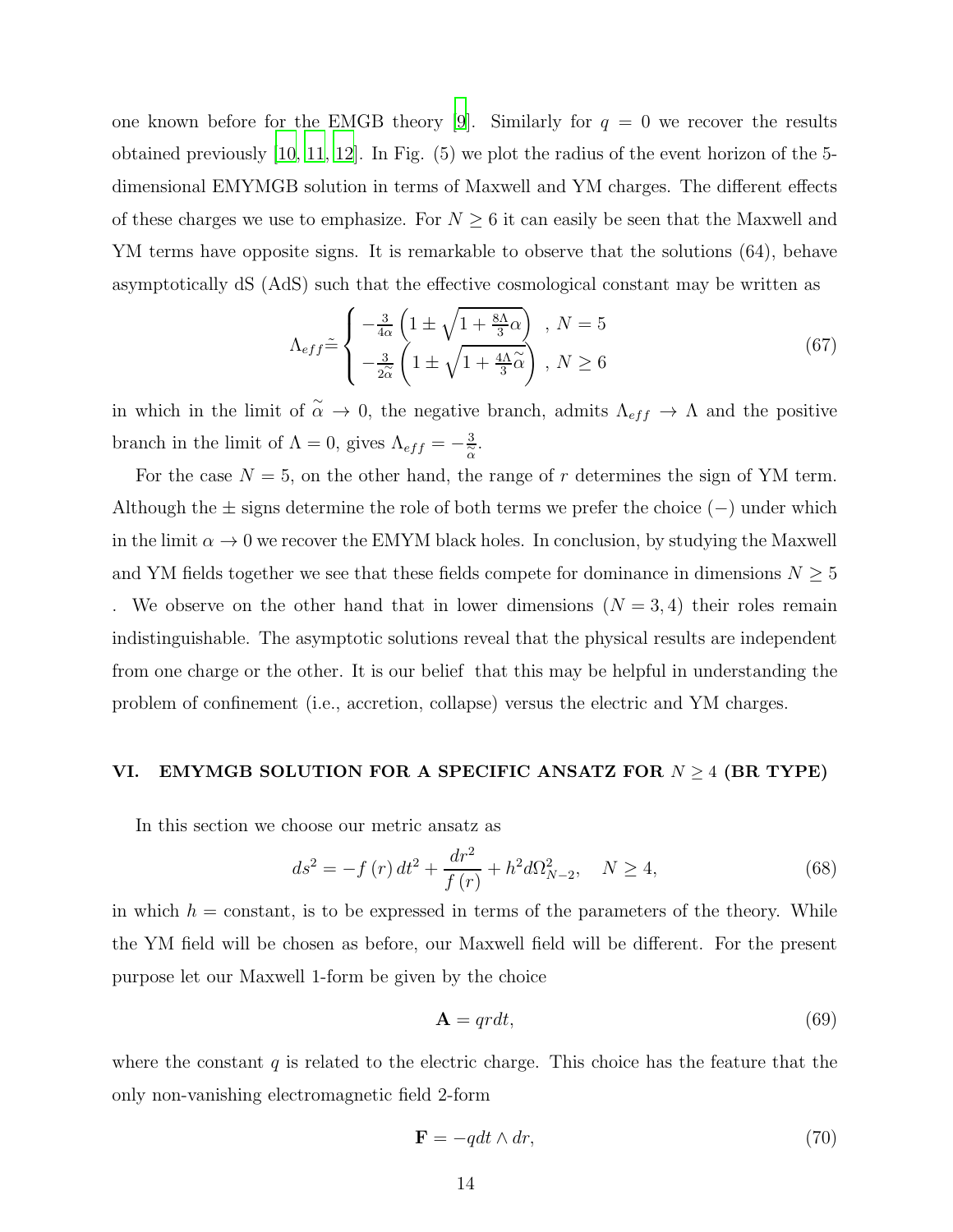yields a uniform electric field. The non-vanishing Maxwell energy-momentum tensor components  $T^a_{\text{Max }b}$  are

$$
T_{\text{Max }b}^{a} = -q^{2} \text{diag}\left[1, 1, -1, -1, \dots, -1\right]. \tag{71}
$$

The non-zero YM energy-momentum components  $T^a_{YM\; b}$  are

$$
T_{\rm YM\,b}^a = -\frac{(N-3)\,(N-2)\,Q^2}{2h^4} \text{diag}\left[1, 1, \kappa, \kappa, ..., \kappa\right], \qquad N \ge 4,
$$
\n
$$
\kappa = \frac{N-6}{N-2}.
$$
\n(72)

The field equations (4) with the GB and  $\Lambda$  terms, on the premise that  $h = constant$ , reduces to

$$
\[h^{2} + 2\alpha (N - 3) (N - 4)\]f'' - (N - 3) (N - 4)\[1 + \alpha (N - 5) (N - 6)\] +
$$
  

$$
\frac{1}{3}(N - 1) (N - 2) \Lambda h^{2} + \frac{(N - 3) (N - 6)}{h^{2}} Q^{2} - 2q^{2} h^{2} = 0, \quad N \ge 4.
$$
 (73)

The solution for  $f(r)$  can be expressed as

$$
f(r) = C_1 r^2 + C_2 r + C_3 \tag{74}
$$

where  $C_2$  and  $C_3$  are integration constants while  $C_1$  is a constant depending on the parameters of the theory. Explicitly we have

$$
C_{1} = \left\{ \frac{1}{2} \left( N - 3 \right) \left( N - 4 \right) \left[ 1 + \alpha \left( N - 5 \right) \left( N - 6 \right) \right] - \frac{1}{6} \left( N - 2 \right) \left( N - 1 \right) \Lambda h^{2} - \frac{\left( N - 3 \right) \left( N - 6 \right) Q^{2}}{2h^{2}} + q^{2} h^{2} \right\} / \left[ h^{2} + 2\alpha \left( N - 3 \right) \left( N - 4 \right) \right], \quad N \ge 4.
$$
 (75)

The constant  $h^2$  is also expressible by

$$
\frac{2}{3}h^2 = \frac{(N-3)(N-2) \pm \sqrt{(N-3)(N-2)[K(N-2) + 8q^2L]}}{6q^2 + (N-1)(N-2)\Lambda},
$$
\n(76)

in which we have abbreviated

$$
K = \frac{4}{3} (N - 1) [(N - 5) (N - 4) \alpha - Q^2] \Lambda + (N - 3),
$$
  
\n
$$
L = (N - 5) (N - 4) \alpha - Q^2, \quad N \ge 4,
$$
\n(77)

and (+) and (−) signs are chosen in the Maxwell and YM limits, respectively. From these expressions we obtain the EMYM limit by setting  $\alpha = 0$ . Similarly the EMGB and EYMGB limits can be obtained by setting  $Q = 0$  and  $q = 0$ , respectively. For  $C_2 \neq 0 \neq C_3$  we can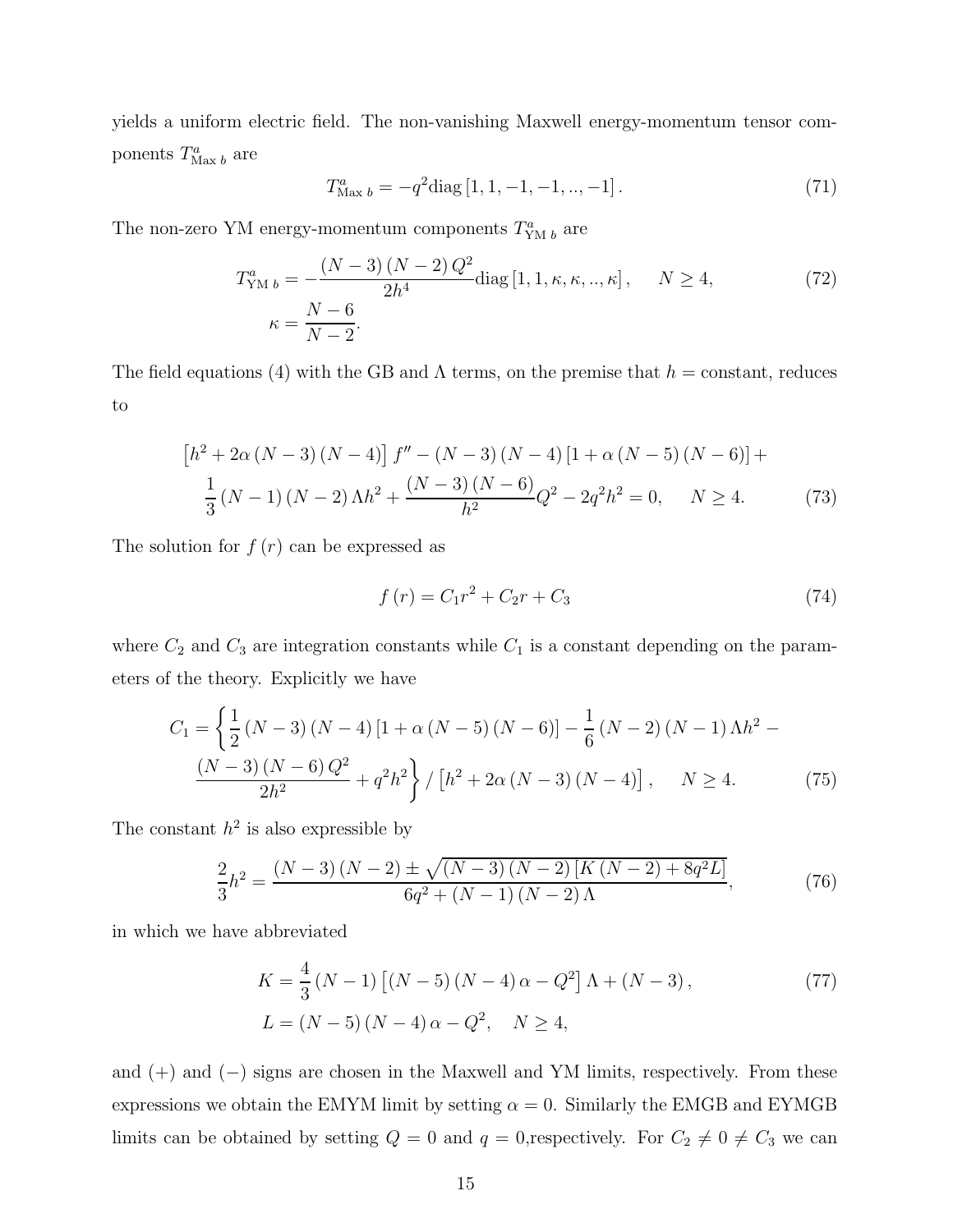have the roots of  $f(r) = 0$ , which signals the horizons for black holes. The abundance of parameters in the EMYMGB theory creates a large class of possibilities admitting various black hole solutions which we shall not pursue here. By choosing  $C_2 = C_3 = 0$  and constraining  $h^2 = \frac{\beta}{C}$  $\frac{\beta}{C_1}$ , for a suitable constant  $\beta$  (> 0), followed by a redefinition of time we cast the line element into

$$
ds^{2} = \frac{h^{2}}{\beta} \left( \frac{-dt^{2} + dr^{2}}{r^{2}} + \beta d\Omega_{N-2}^{2} \right),
$$
\n(78)

which is of the static BR form. For  $\alpha = 0 = \Lambda = q$  (as a limit) we arrive at [\[13,](#page-19-11) [14\]](#page-19-12)

$$
ds^{2} = \frac{Q^{2}}{N-3} \left( \frac{-dt^{2} + dr^{2}}{r^{2}} + (N-3) d\Omega_{N-2}^{2} \right).
$$
 (79)

In general since  $\beta \neq 1$  conformal flatness is not satisfied. Only for  $N = 4$  we have the case of exact BR which is conformally flat. However in general we have shown that in the EMYMGB theory we construct a metric which is of BR type, albeit it fails to satisfy the conformal flatness. In the pure Maxwell limit,  $(q \neq 0)$ ,  $Q = \Lambda = \alpha = 0$  and adopting  $C_2 = C_3 = 0$ , we obtain (after scaling)

$$
ds^{2} = \frac{1}{C_{1}} \left[ \frac{-dt^{2} + dr^{2}}{r^{2}} + (N - 3)^{2} d\Omega_{N-2}^{2} \right],
$$
\n(80)

which is also of similar type with the constant  $C_1 = 2q^2 \left(\frac{N-3}{N-2}\right)$ . This is in agreement with the higher dimensional BR metric in the EM theory [\[13\]](#page-19-11). We recall that following the method of Ginsparg and Perry [\[15](#page-19-13)] the N-dimensional YM-BR solution can be expressed in the form

$$
ds^{2} = \frac{Q^{2}}{(N-3)} \left[ -\sinh^{2} \chi dT^{2} + d\chi^{2} + (N-3) d\Omega_{N-2}^{2} \right].
$$
 (81)

The transformation that takes us to this result in the limit  $\epsilon \to 0$  is given by taking

$$
f(r) = \frac{N-3}{Q^2}(r+t)\left(r-t\right), \quad t = \frac{Q^2}{(N-3)\epsilon}T, \quad r = \epsilon \cosh \chi,\tag{82}
$$

while the magnetic type YM field remains unchanged.

## VII. ENERGY AND CAUSALITY CONDITIONS

## A.  $N \geq 5$ -dimensions (RN type)

The energy conditions (EC) of the matters associated with the energy momentum tensor given by (12) and (13) for  $N \geq 5$ -dimensions, i.e.

$$
T_b^a = T_{Max\ b}^a + T_{YM\ b}^a \tag{83}
$$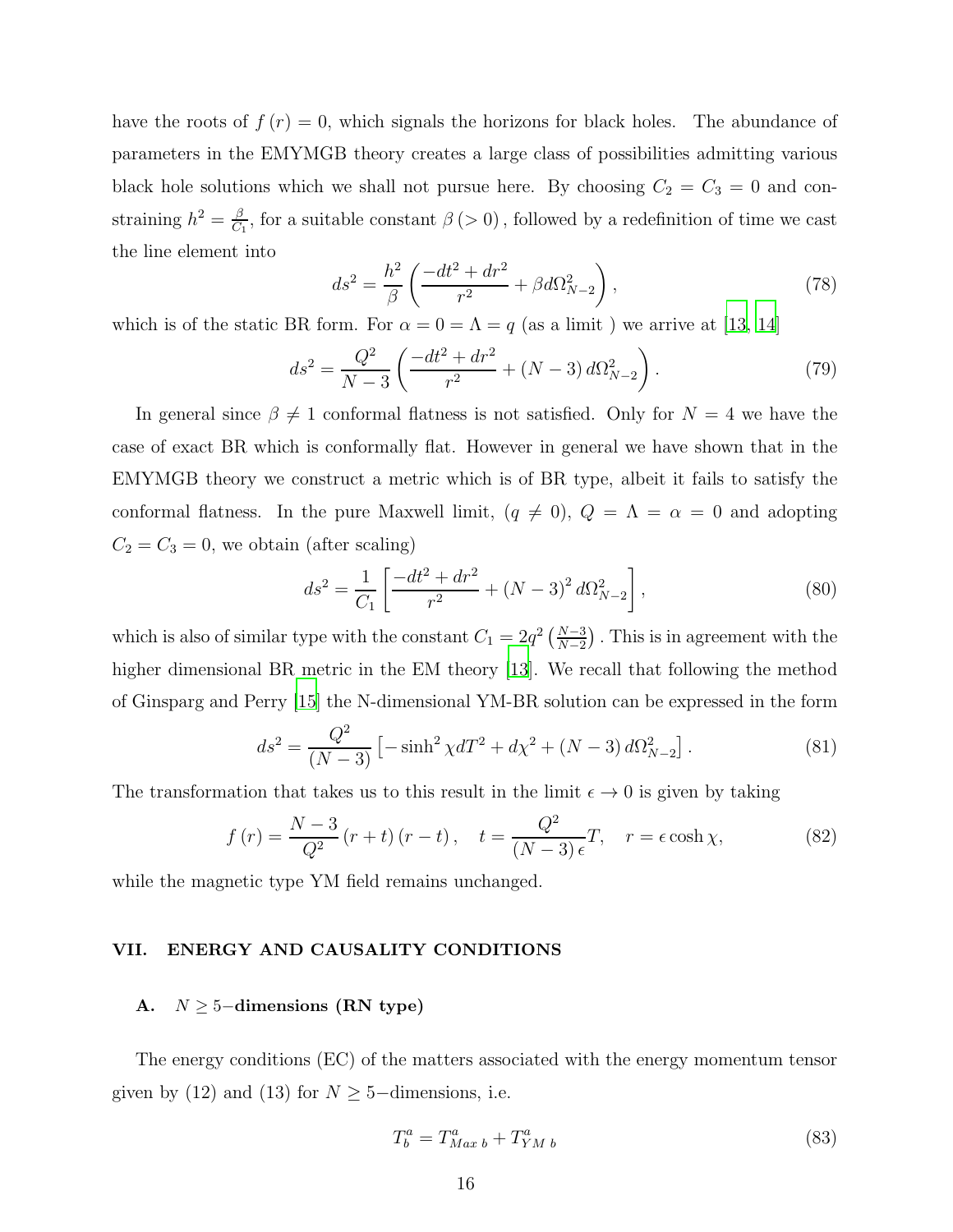can be studied by using the definition of the energy-density of the matter  $\rho$ [\[18\]](#page-19-14)

$$
\rho = -T_t^t = -T_r^r = \frac{(N-3)^2 q^2}{r^{2(N-2)}} + \frac{(N-3)(N-2)Q^2}{2r^4},\tag{84}
$$

the principal pressures  $p_i$ 

$$
p_i = T_i^i \quad \text{(no sum convention)} \tag{85}
$$

and the effective pressure

$$
p_{eff} = \frac{1}{N-1} \sum_{i=1}^{N-1} p_i.
$$
 (86)

## 1. Weak Energy Condition (WEC)

The WEC may be expressed as

$$
\rho \ge 0 \quad \text{and} \quad \rho + p_i \ge 0, \quad (i = 1, 2...N - 1)
$$
\n(87)

which holds true in any dimensions  $N \geq 4$ , by the energy momentum tensor given by (83).

## 2. Strong Energy Condition (SEC)

The SEC states that

$$
\rho + \sum_{i=1}^{N-1} p_i \ge 0
$$
 and  $\rho + p_i \ge 0$ ,  $(i = 1, 2, ..., N - 1)$  (88)

which for  $4 < N \leq 6$  holds true, but for  $N \geq 7$  the SEC is satisfied for  $r \leq r_{\text{sec}}$  in which

$$
r_{\rm sec} = \left(\frac{2\left(N-3\right)q^2}{\left(N-6\right)Q^2}\right)^{\frac{1}{2\left(N-4\right)}}, \quad N \ge 7. \tag{89}
$$

## 3. Dominant Energy Condition (DEC)

In accordance with the DEC, which are given by

$$
\rho \ge |p_i|, \quad (i = 1, 2, ..., N - 1)
$$
\n(90)

our energy momentum tensor satisfies these for any dimensions  $N > 4$ .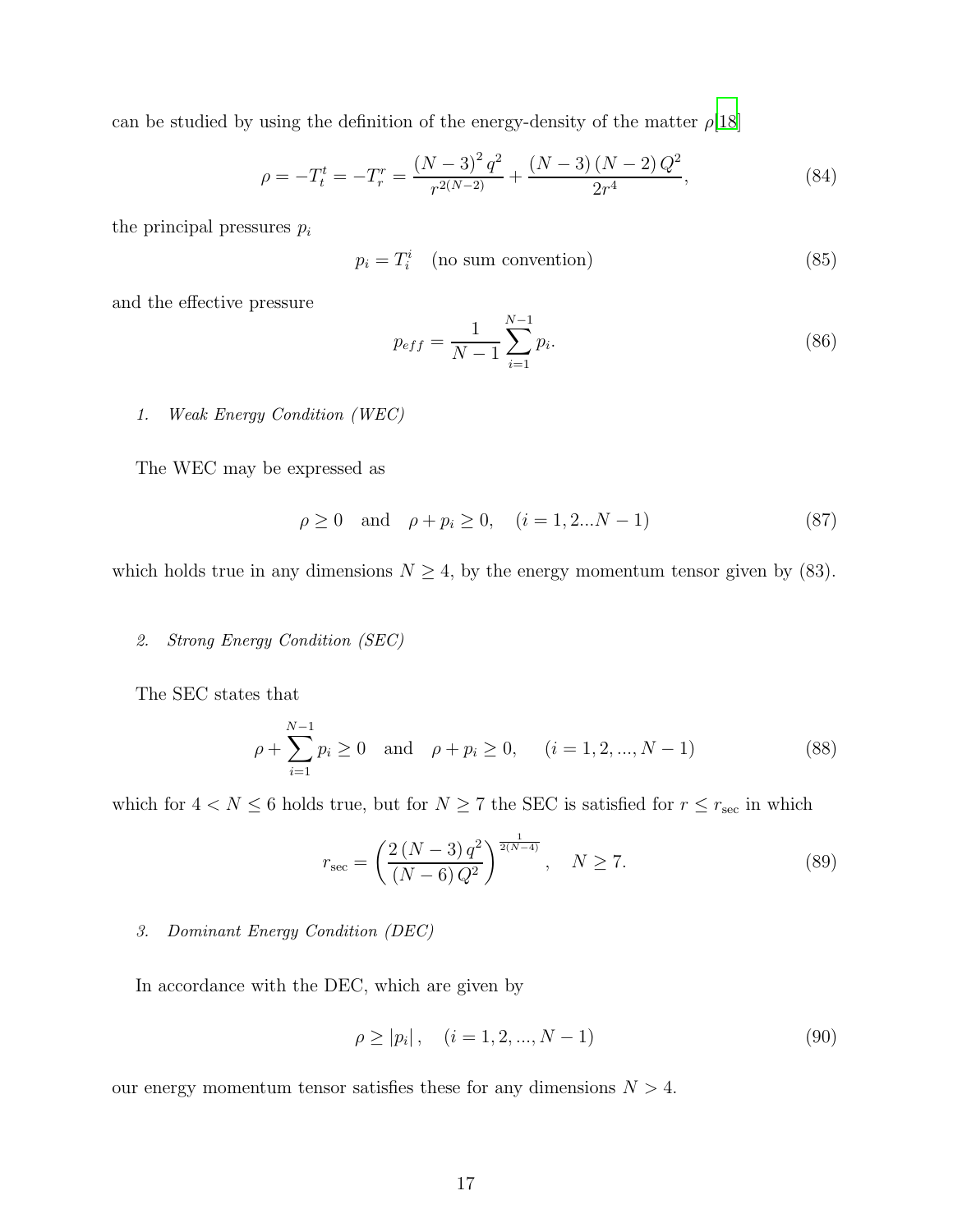## 4. Causality Condition (CC)

We express the CC after knowing that  $\rho > 0$  as

$$
0 \le p_{eff} < \rho,\tag{91}
$$

which is satisfied by the energy momentum tensor given by (83) for  $N = 4, 5$ . For  $N \ge 6$ (91) is satisfied if  $r < r_{cc}$  where

$$
r_{cc} = \left(\frac{2\left(N-3\right)^2 q^2}{\left(N-2\right)\left(N-5\right) Q^2}\right)^{\frac{1}{2\left(N-4\right)}}, \quad N \ge 6. \tag{92}
$$

# B.  $N = 3, 4$ -Dimensions (RN type)

In 4−dimensions, the energy momentum tensor simply reads

$$
T_b^a = -\frac{q^2 + Q^2}{r^4} diag\left[1, 1, -1, -1\right]
$$
\n(93)

in which WEC, SEC, DEC and CC are all verified. In 3−dimensions also the energy momentum tensor which is given by

$$
T_b^a = -\frac{q^2 + Q^2}{r^2} diag\left[1, 1, -1\right]
$$
\n(94)

satisfies all the energy and causality conditions.

## C.  $N \geq 4$ -dimensions (BR type)

To investigate the energy conditions of second type solutions (BR type) we rewrite the energy momentum tensor of the system in the form of

$$
T_b^a = T_{Max\ b}^a + T_{YM\ b}^a \tag{95}
$$

where

$$
T_{\text{Max }b}^{a} = -q^{2} \text{diag}[1, 1, -1, -1, ..., -1],
$$
\n
$$
T_{\text{YM }b}^{a} = -\tilde{Q}^{2} \text{diag}[1, 1, \kappa, \kappa, ..., \kappa], \qquad N \ge 4,
$$
\n
$$
\kappa = \frac{N - 6}{N - 2}, \quad \tilde{Q}^{2} = \frac{(N - 3)(N - 2)Q^{2}}{2h^{4}}.
$$
\n(96)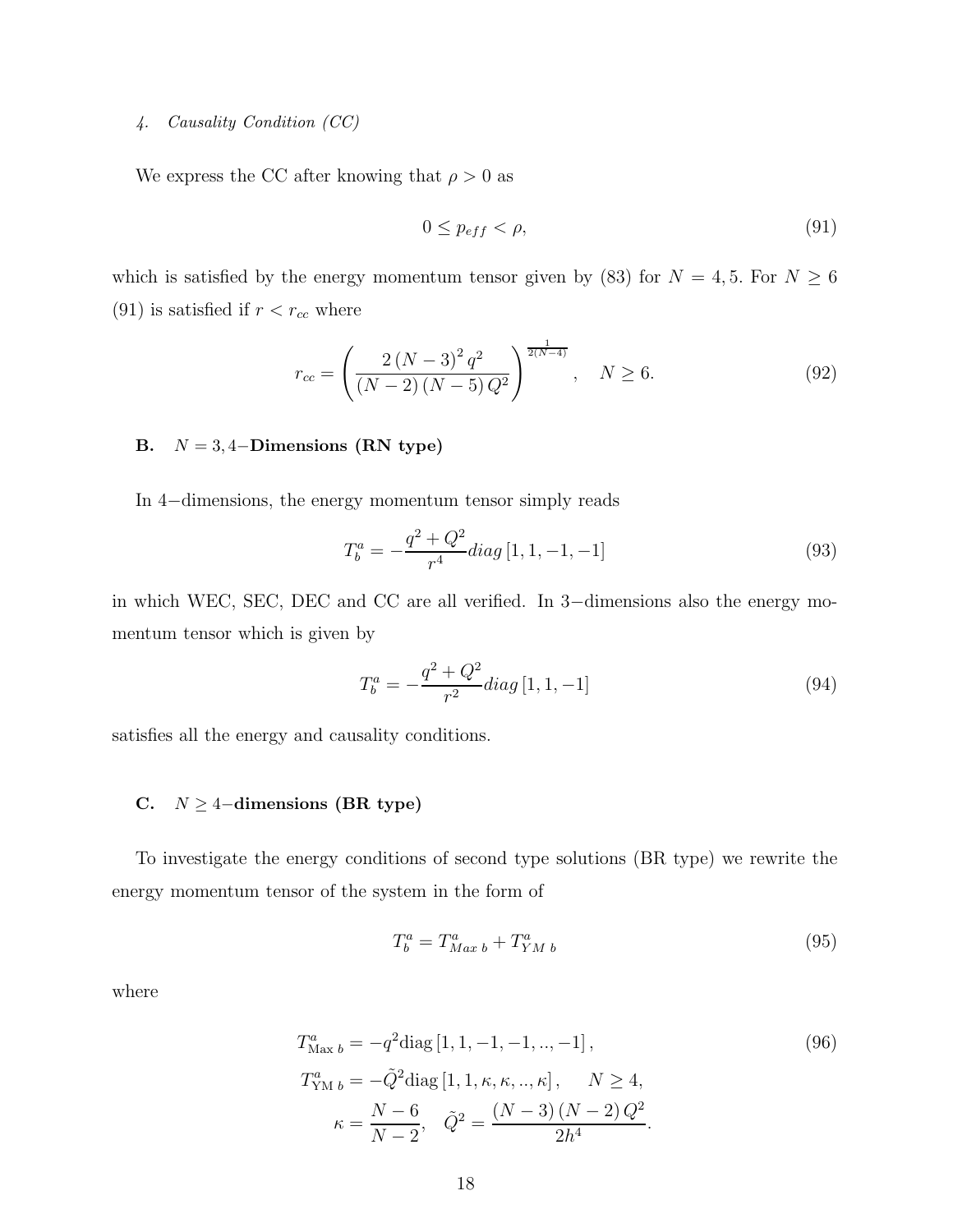One can show that the WEC is satisfied for arbitrary  $N \geq 4$ . The SEC is also verified for  $N = 4, 5, 6$  but for  $N \ge 7$ , only under the condition

$$
q^2 \ge \kappa \tilde{Q}^2 \tag{97}
$$

the SEC is satisfied. It is also easy to show that, DEC is satisfied for any dimensions. Finally, the CC is satisfied for  $N = 4, 5$ , but for  $N \geq 6$  it becomes valid with the additional condition

$$
q^2 \ge \frac{N-5}{N-3}\tilde{Q}^2. \tag{98}
$$

## VIII. CONCLUSION

Our exact solution in the first part of the paper suggests that for  $N \geq 5$ , the Maxwell and YM fields compete for dominance in the asymptotic regions. That is, for  $r \to 0$   $(r \to \infty)$ the Maxwell charge q (the YM charge Q) dominates. This may shed light on the problem of gravitational confinement (i.e., accretion, collapse) versus the Maxwell and YM charges. As a drawback of our model the YM field is treated, in analogy with the Maxwell field, entirely classical. The Newtonian approximation in the polar plane consisting of the coordinates  $(r, \psi)$  reveals that the YM charge deepen the potential well to form bound states. In lower dimensions (i.e.,  $N = 3, N = 4$ ), however the roles of q and Q remain indistinguishable. The presence of a logarithmic term for  $N = 3$  and  $N = 5$  is a distinctive property compared to other dimensions. An effective cosmological constant can be defined from the GB parameters for  $r \to \infty$ . In the last part of the paper where we introduced a different ansatz, we present exact solution to the EMYMGB theory which can represent a variety of black holes. Another possibility is by the choice of parameters to cast the metric into the static BR form which lacks conformal flatness but may be important in supergravity/string theory[\[16\]](#page-19-15), as well as in cosmology. Finally, validity of the energy/ causality conditions are discussed for all solutions that are obtained in the paper.

<span id="page-18-0"></span>[1] N. Okuyama and K. I. Maeda, Phys. Rev. D 67 (2003) 104012.

G.W. Gibbons and P.K. Townsend, Class. Quant. Grav. 23 (2006) 4873.

<span id="page-18-1"></span>[2] Y. Brihaye, E. Radu and D. H. Tchrakian, Phys. Rev. D 75 (2007) 024022.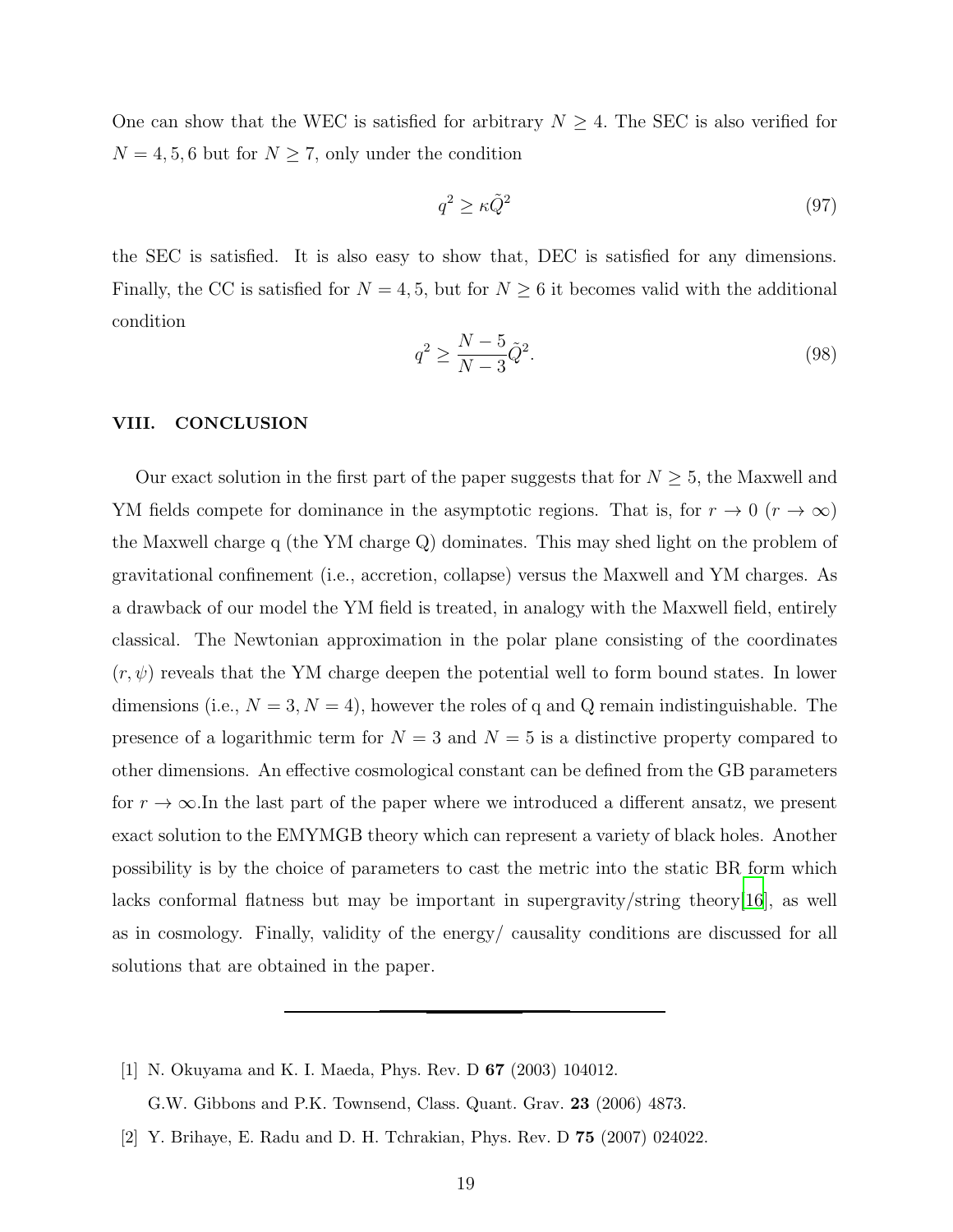- <span id="page-19-2"></span><span id="page-19-0"></span>[3] S. H. Mazharimousavi and M. Halilsoy, Phys. Lett. B 659 (2008) 471.
- <span id="page-19-3"></span>[4] C. W. Misner, K. S. Thorne and J. A. Wheeler, Gravitation (Freemann, San Fransisco, 1973).
- [5] T. T. Wu and C. N. Yang, in Properties of Matter Under Unusual conditions,edited by H. Mark and S. Fernbach (Interscience, New York,1969), p. 349.
- <span id="page-19-5"></span><span id="page-19-4"></span>[6] P. B. Yasskin, Phys. Rev. D 12 (1975) 2212.
- [7] M. Bañados, C. Teitelboim and J. Zanelli, Phys. Rev. Lett. **69** (1992) 1849. C. Martínez, C. Teitelboim and J. Zanelli, Phys. Rev. D 61 (2000) 104013 D. Ida, Phys. Rev. Lett. 85 (2000) 3758.
- <span id="page-19-6"></span>[8] R. M. Corless, G. H. Gonnet, D. E. G. Hare, D. J. Jeffrey and D.E. Knuth. Adv. Comput. Math 5 (1996) 329.
- <span id="page-19-8"></span><span id="page-19-7"></span>[9] M. H. Dehghani, Phys. Rev. D 70 (2004) 064019.
- [10] S. H. Mazharimousavi and M. Halilsoy, Phys. Rev. D 76 (2007) 087501. S. H. Mazharimousavi and M. Halilsoy, Phys. Lett. B 665 (2008) 125.
- <span id="page-19-9"></span>[11] Yves Brihaye, A. Chakrabarti, Betti Hartmann and D. H. Tchrakian, Phys. Lett. B 561 (2003) 161.
- <span id="page-19-11"></span><span id="page-19-10"></span>[12] A. Chakrabarti and D. H. Tchrakian, Phys. Rev. D 65 (2001) 024029.
- [13] V. Cardoso, O. J. C. Dias and J. P. S. Lemos, Phys. Rev. D 70 (2004) 024002.
- <span id="page-19-12"></span>[14] S. H. Mazharimousavi and M. Halilsoy, "Dilatonic black holes and Bertotti-Robinson space times for Yang-Mills Fields". (2008) [arXiv:0802.3990](http://arxiv.org/abs/0802.3990) [gr-qc].
- <span id="page-19-13"></span>[15] P. Ginsparg and M. J. Perry, Nucl. Phys. B 222 (1983) 245.
- <span id="page-19-15"></span>[16] D. G. Boulware and S. Deser, Phys. Rev. Lett. 55 (1985) 2656.
- <span id="page-19-1"></span>[17] M. Nozawa and H. Maeda, Class. Quant. Grav. 25 (2008) 055009 . T. Torii, and H. Maeda, Phys.Rev. D 71 (2005) 124002. T. Torii, and H. Maeda, Phys.Rev. D 72 (2005) 064007.
- <span id="page-19-14"></span>[18] M. Salgado, Class. Quant. Grav. 20 (2003) 4551. R. M. Wald, General Relativity, University of Chicago Press, Chicago (1984).
- [19] A. Al-Badavi and M. Halilsoy, Il Nuovo Cimento, 119 B (2004) 931.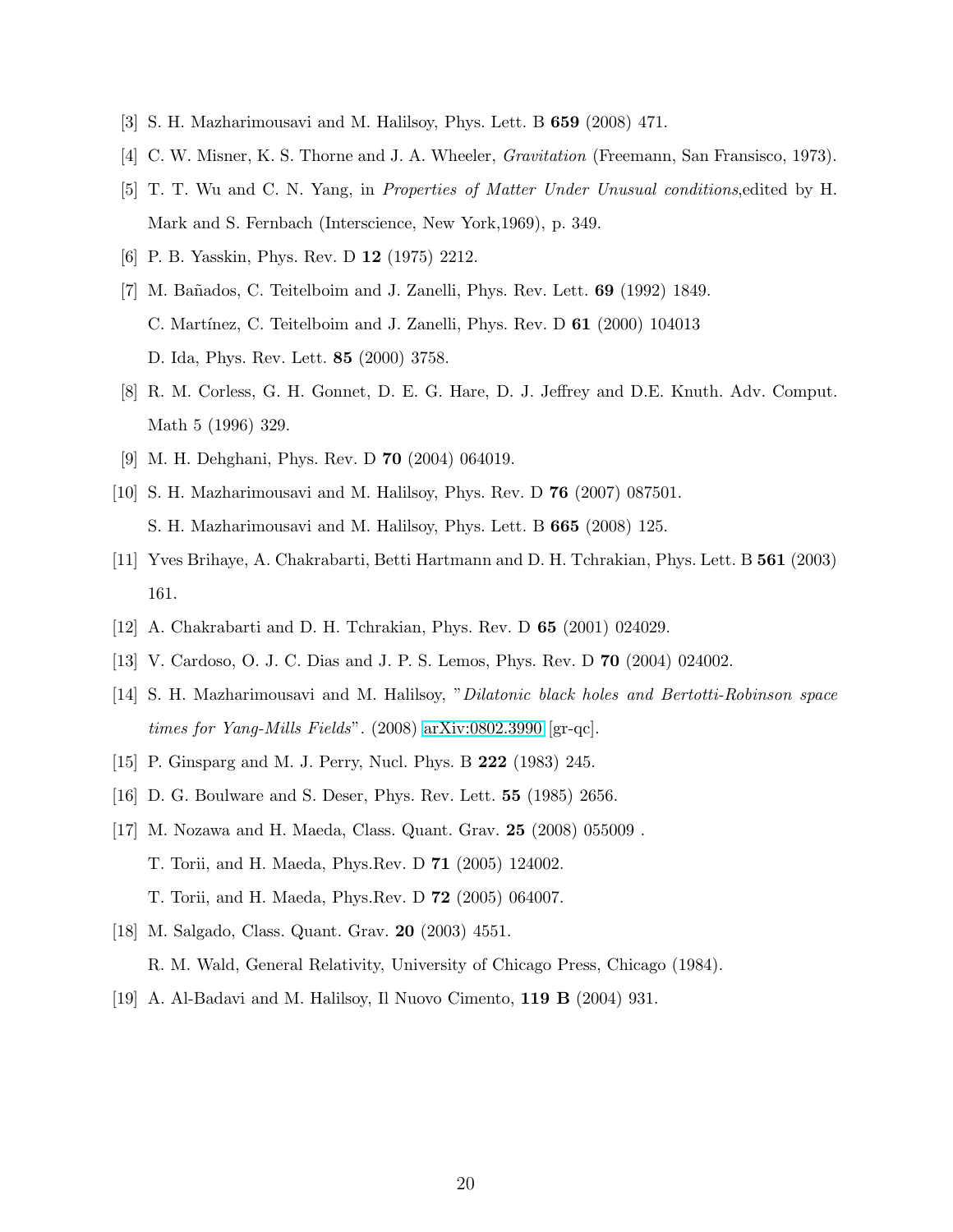## IX. FIGURE CAPTIONS:

Fig. (1): Radius of the event horizon of the 5-dimensional, EMYM black hole in terms of the Maxwell and YM charges, and specific values for M and  $\Lambda$ . The non-black hole region is shown as NBH.

Fig. (2): A plot of  $T_H$  for 3-dimensional EMYM black hole solution, in terms of  $\Lambda$  and  $(Q^2 + q^2)$ . We set the mass of the black hole to be unit.

Fig.  $(3)$ : The effective potential versus r. We aim to compare the roles of Maxwell and YM charges, versus their effects in the  $V_{eff}(r)$  in 5-dimensions. It is seen that it is the YM charge Q which provides deep potential well apt for the bound states.

Fig. (4): A plot of radius of a particle whose initial values are set as:  $r(\psi = 0)$  =  $1, \frac{dr}{dt}$  $d\psi$  $\Big|_{\psi=0}$  = -0.7. For  $\tilde{Q} = 3$  and  $\tilde{q} < 1.215953$  the orbit of the particle is closed and it oscillates around  $r = 1$ , but for  $\tilde{q} \ge 1.215953$  the orbits are not closed and the particle falls toward r=0. We note that the mass m is chosen in accordance with  $1 + \frac{Q^2 - 2m}{\ell^2} = 0$ .

Fig. (5): Radius of the event horizon of the 5-dimensional, EMYMGB black hole in terms of Maxwell and YM charges, and specific values for  $M$ ,  $\alpha$  and  $\Lambda$ . The non-black hole region is shown as NBH. (These plot may be compared with those in Fig. (1)).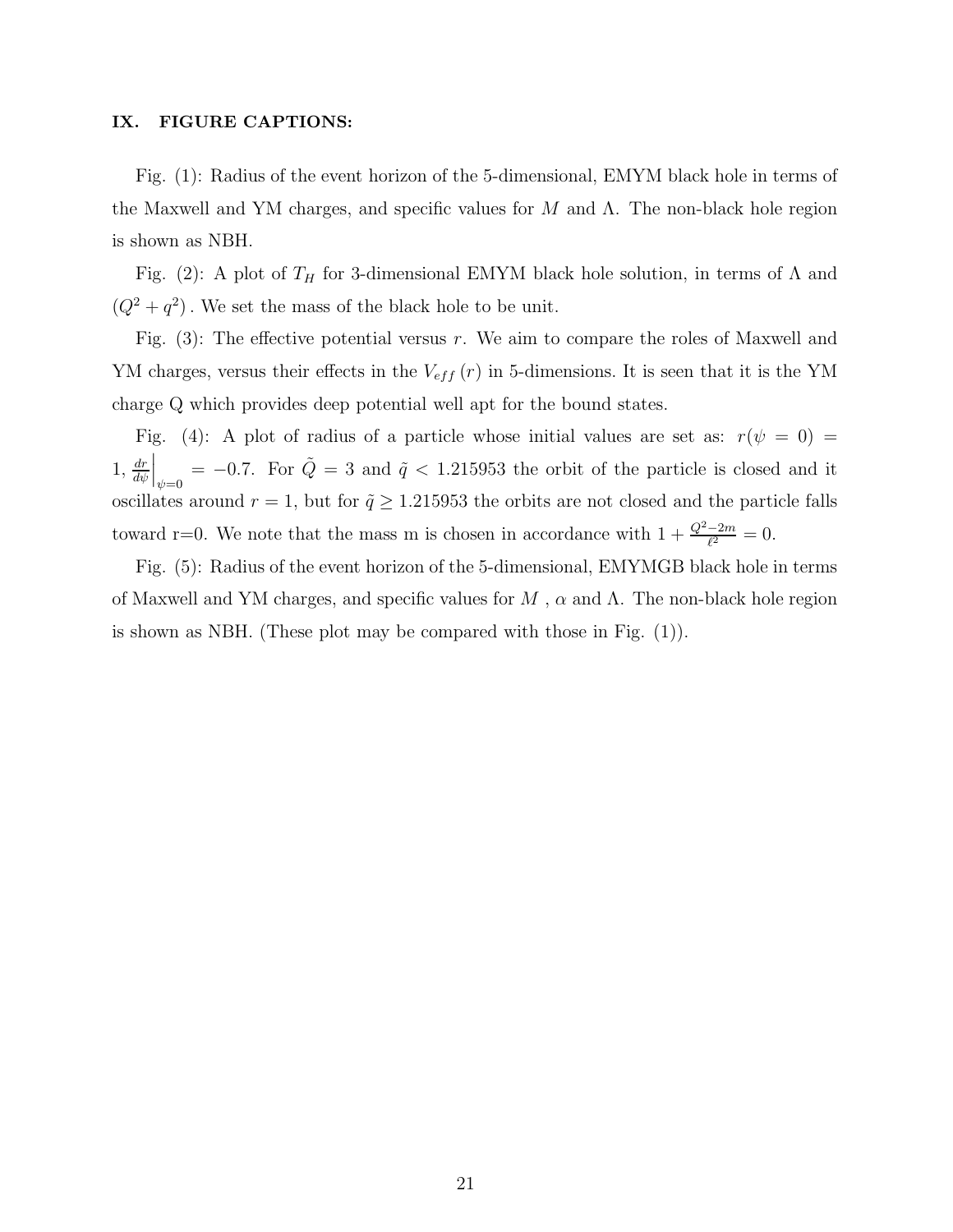This figure "fig01.jpg" is available in "jpg" format from: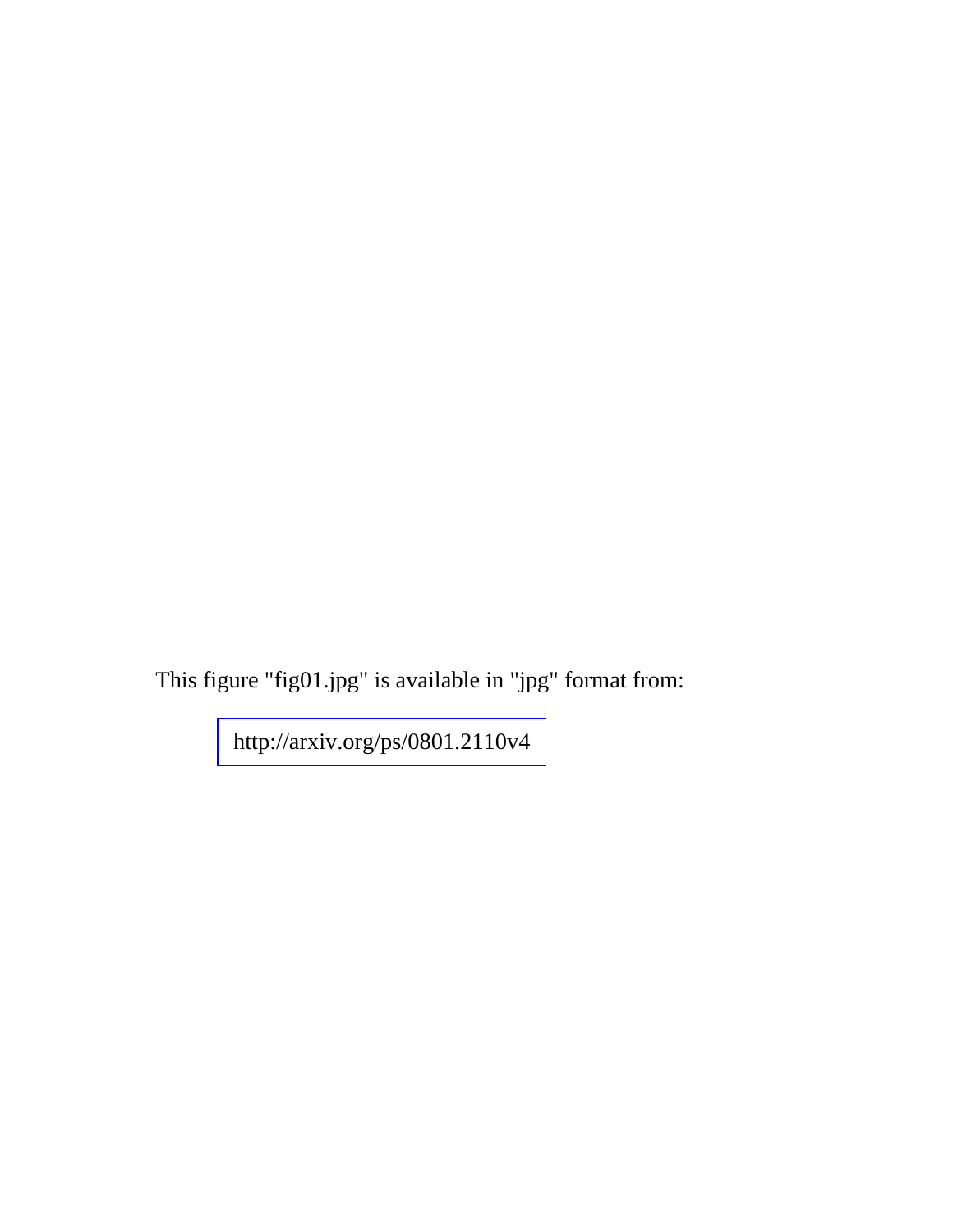This figure "Fig02.jpg" is available in "jpg" format from: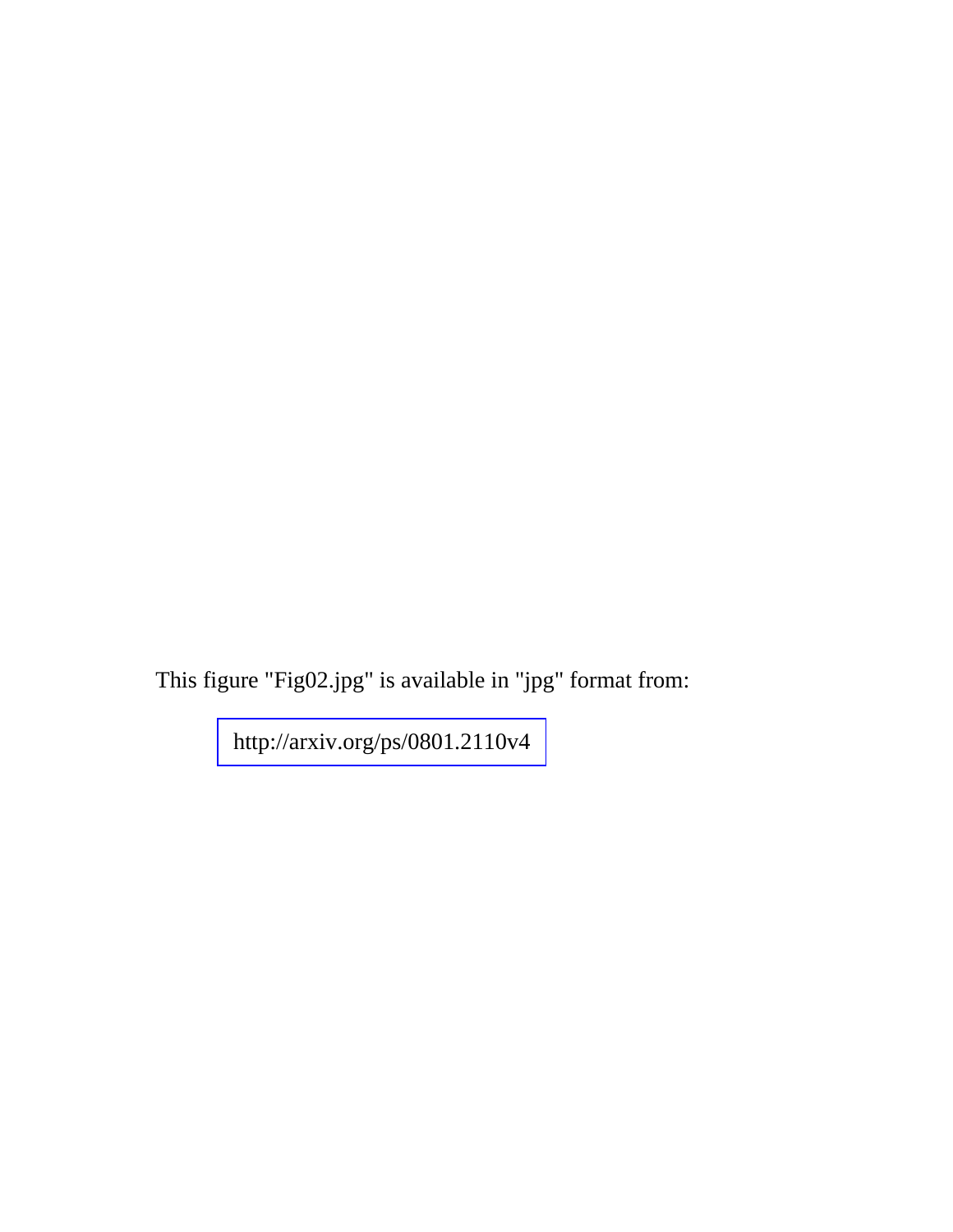This figure "fig03.jpg" is available in "jpg" format from: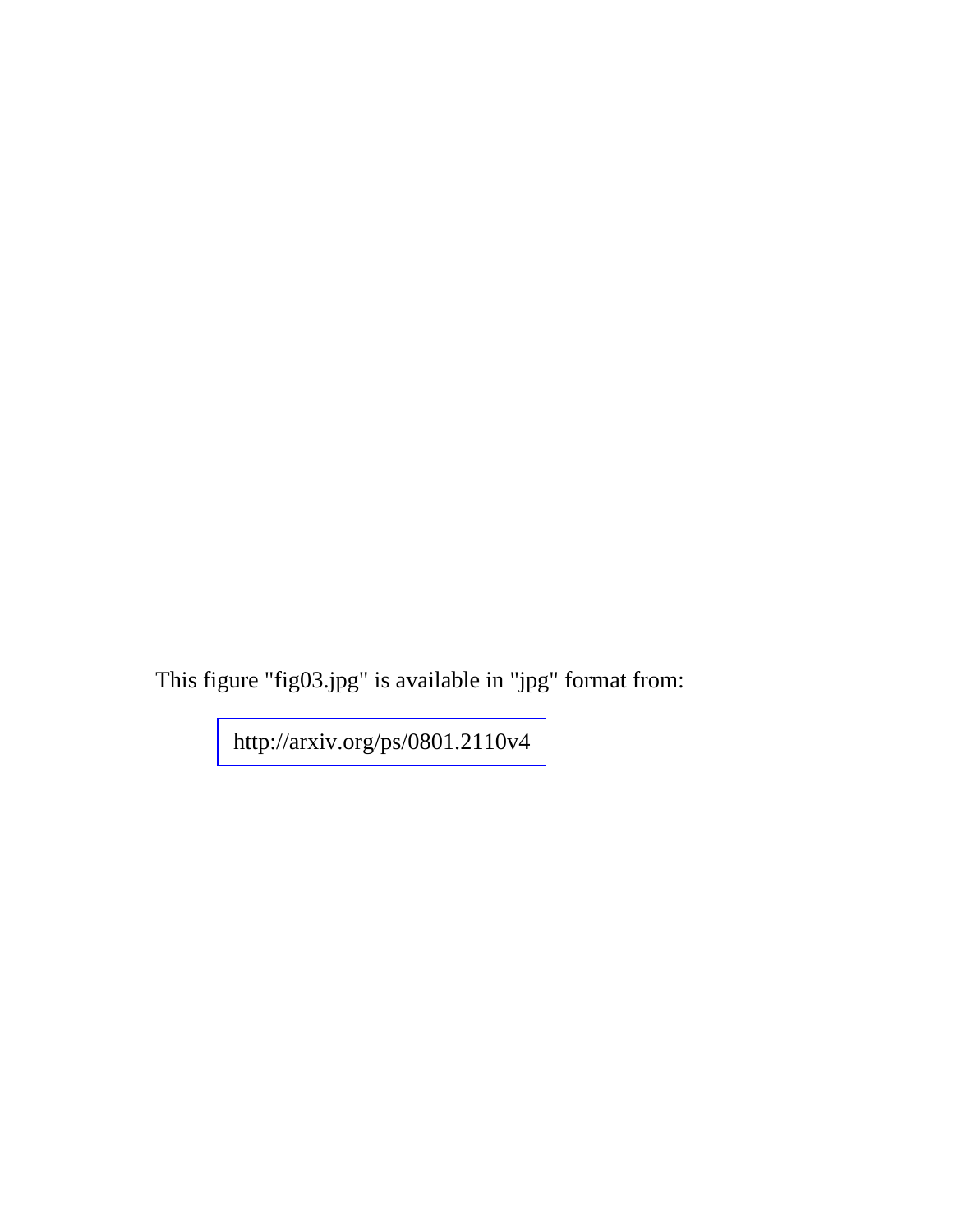This figure "fig04.jpg" is available in "jpg" format from: